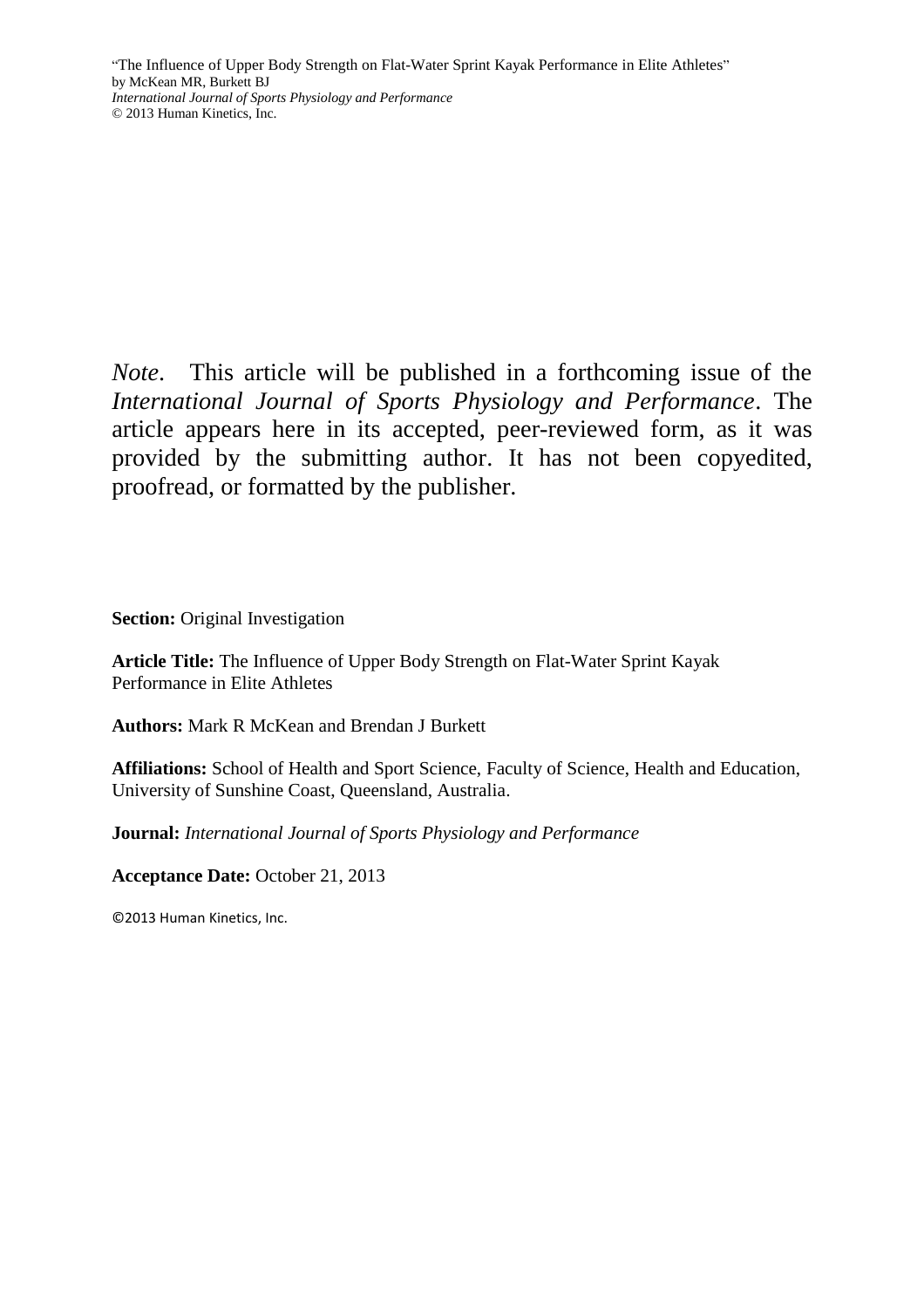# **THE INFLUENCE OF UPPER BODY STRENGTH ON FLAT-WATER SPRINT KAYAK PERFORMANCE IN ELITE ATHLETES**

*Submission Type:* Original Investigation

*Authors:*

Mark R McKean and Brendan J Burkett School of Health and Sport Science, Faculty of Science, Health and Education, University of Sunshine Coast, Queensland, Australia

# *Corresponding Author:*

M. R. McKean – [mmckean@usc.edu.au,](mailto:mmckean@usc.edu.au)

Research Fellow – School of Health and Sport Science, Faculty of Science, Health, Education and Engineering, University of Sunshine Coast

Phone - +61 7 5456 5528, Fax - +61 7 5459 4600

*Preferred Running Head:* Strength in flat-water sprint kayak

Abstract word count: 213

Text word count: 3487

Number of Figures: 0

Number of Tables: 5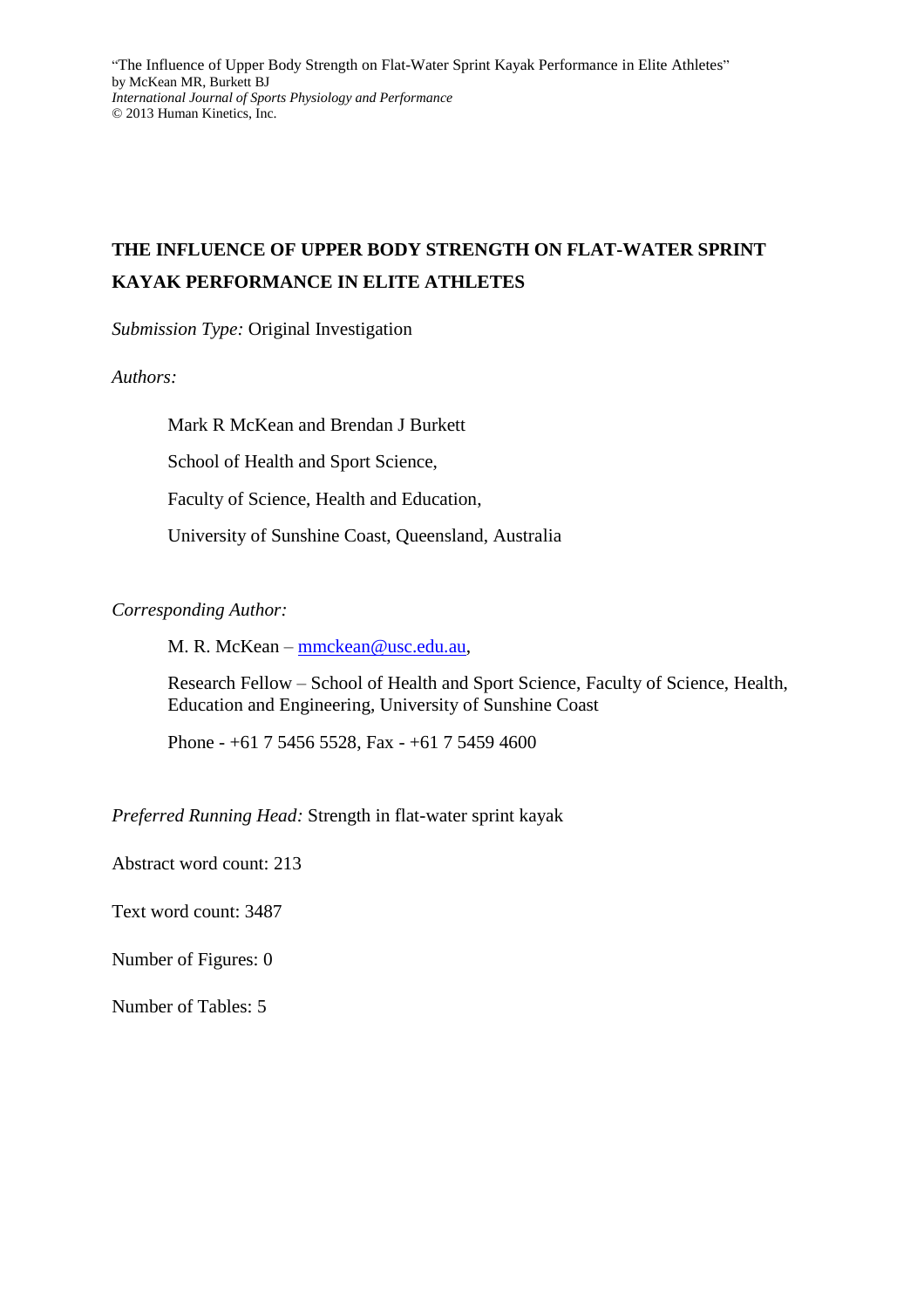#### **Abstract**

Dry-land strength training is a fundamental component for elite kayak performance. The aims of this research were three-fold; firstly, to determine the relationship between performance time and strength scores for elite kayakers. Secondly, to identify how strength changes (gains or losses) over three training years relate with changes in performance time for elite kayakers. Thirdly, to compare the progression in performance times for elite athletes with the top three performers from the national championships. The performance data for 15 elite male kayakers and 10 elite females was collected over a two year timeframe. This group was reduced to nine males and eight females in the third and final year. There were direct and significant correlations between strength scores and performance times across a three year period. Bench-Press 1RM increased by 34.8% for males and 42.3% for females. Over the three seasons, the mean 1000-m time decreased by approximately 4.8%, 500-m times decreased by 7.3% (females), and 200-m times reduced 9.1%. The women K1 500-m moved from 11.9% difference to medallist to within 1.1%, during the 3 years. During the three years of this study a change in 1RM Bench-Press of 13% for males and 6.5% in females coincided with a change in performance times of 1%. For 1RM Pull-Up a change of 10% in males and 2.3% in females coincided with a change in performance times of 1%.

**Key Words:** 1RM, Bench-Press, Pull-Up, Strength-Ratio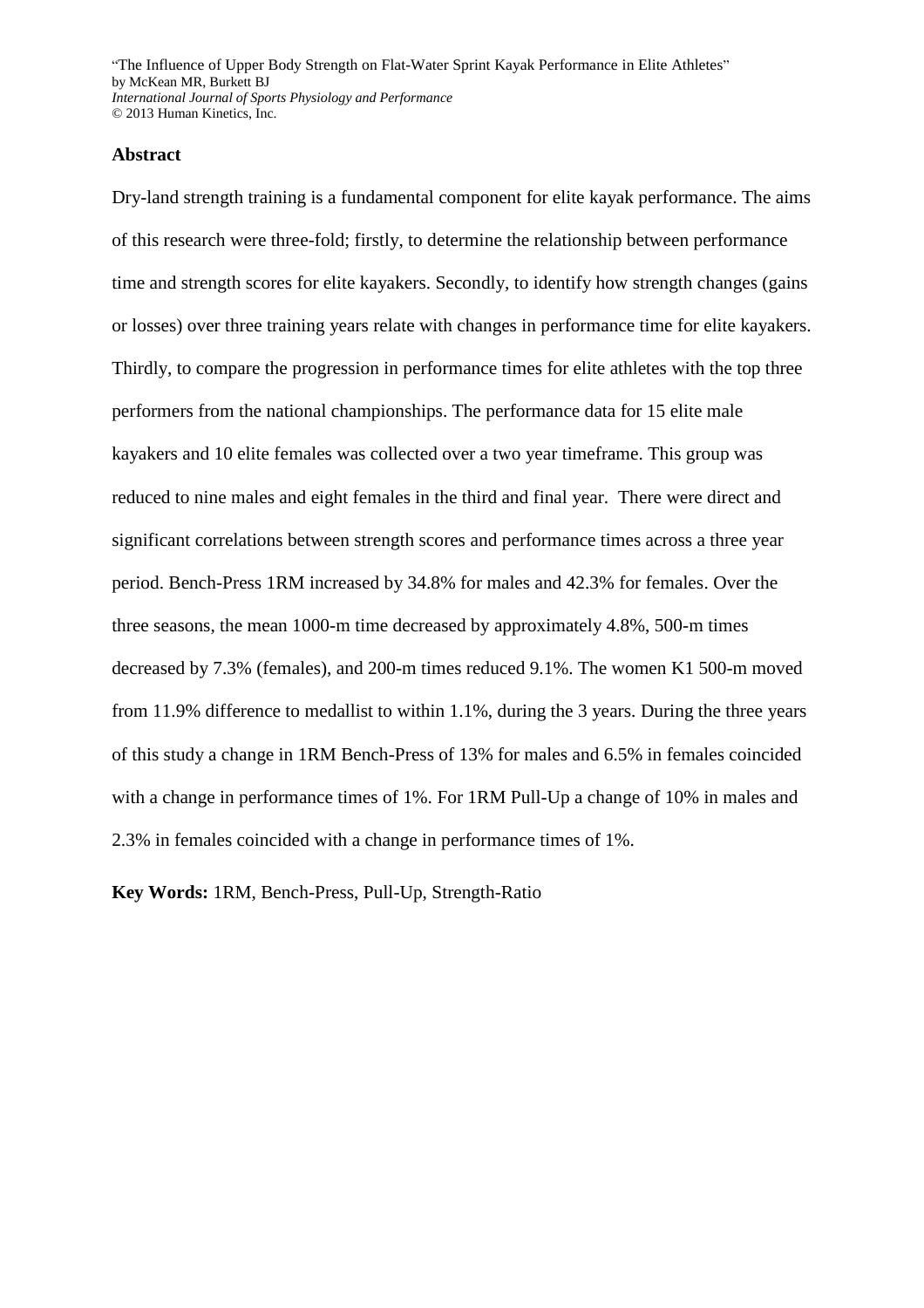## **Introduction**

Recent changes to flat-water sprint kayaking for the 2012 London Olympic Games resulted in males and females competing over different distances. Males (K1) compete in the 1000-m and 200-m events, females (WK1) in 500-m and 200-m distances. Whilst the distances are not new to kayaking, the removal of the 500-m for males and 1000-m for females may see a change in the athlete preparation, in particular their associated strength training program. The race times for male events are quite different in terms length ranging from 35 seconds for the 200-m up to 3 minutes 30 seconds 1000-m respectively. For females the times range from 45 seconds and 1 minute 50 seconds for the 200-m and 500-m respectively. These ranges therefore generate different physiological demand  $\frac{1}{1}$  $\frac{1}{1}$  $\frac{1}{1}$ . The different power requirements may naturally evolve to more event-specific dry-land training.

Elite flat-water kayakers have a blend of unique physiological traits including specific anthropometrical measures, high aerobic and anaerobic capacities, combined with upper body strength  $2-5$ . When comparing Olympic level kayakers between the 1976 Montreal and the 2000 Sydney Games there have been some distinct morphological changes in upper body structure, specifically increases in chest and upper arm girths, as well as lean muscle mass<sup>[5](#page-14-2)</sup>. An increase in body weight can be detrimental to performance in body weight related sports, such as flat-water sprint kayak, due to associated changes in drag and possible reductions in power-to-weight ratios. The two new distinct race distances for males (200-m and 1000-m), may now see further change and the evolution of two different strength-to-performance athlete profiles.

Dry-land resistance strength training and the assessment of strength measures is a essential component of elite kayak training <sup>[6-8](#page-14-3)</sup>. Typically elite flat-water sprint kayakers use strength training to further develop their strength and/or stability in specific body regions.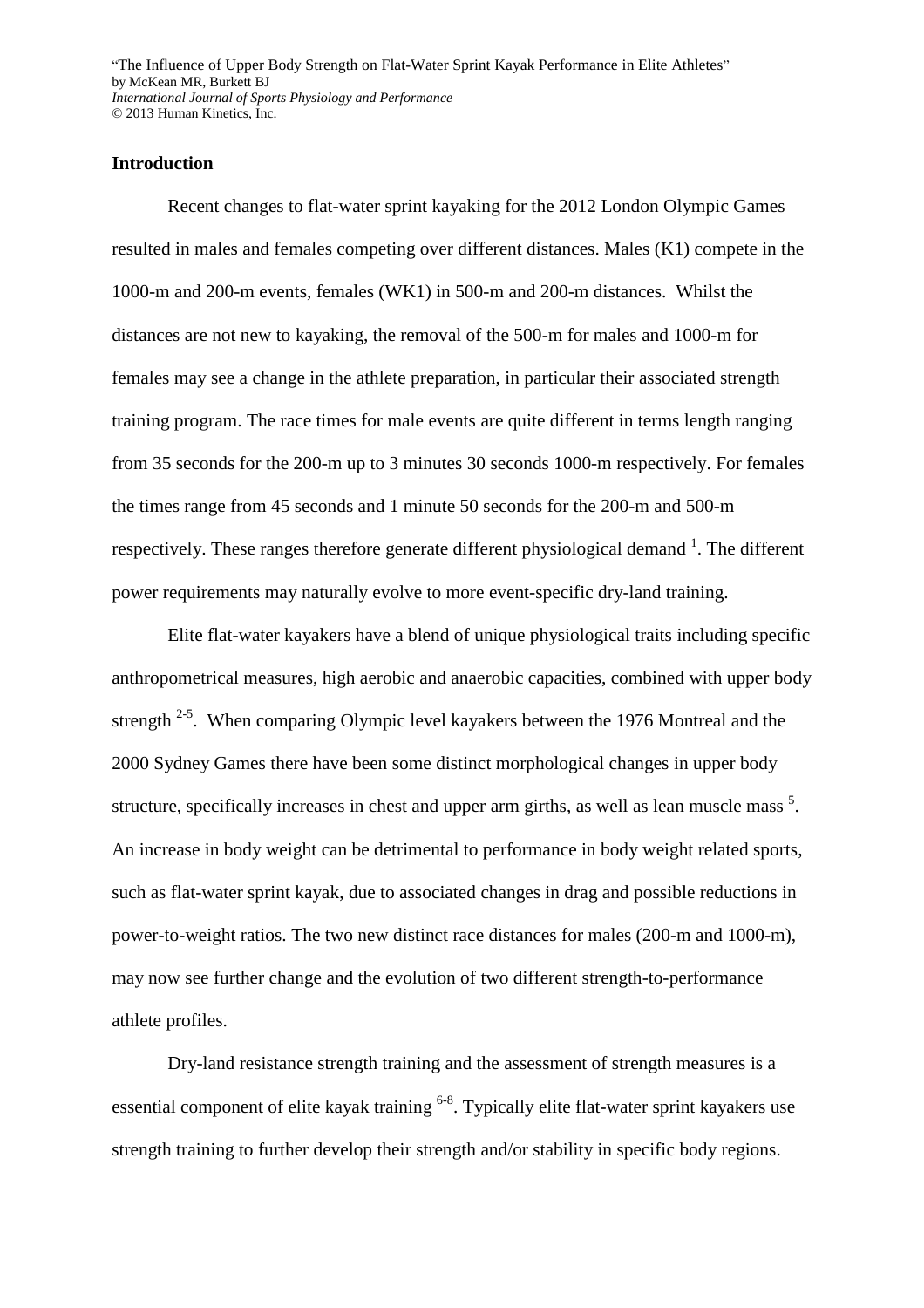Explosive resistance training has been shown to enhance the rapid development of force and speed maintenance, while slow resistance training was more suitable for the acceleration phase of starting in sprint kayaking <sup>[9](#page-14-4)[,10](#page-14-5)</sup>. With respect to the mechanics of the kayak stroke, strengtheningwithin the 'pull' and 'push' motions have been highlighted as important  $<sup>7</sup>$ .</sup> Differences between gender for this 1RM pull-to-push strength ratio has been identified as 1.3 for males and 1.5 for female sub-elite kayakers <sup>[8](#page-14-7)</sup>. For elite juniors kayakers the 1RM barbell bench-press and one-arm cable row were good predictors for the start phase in kayaking, an aspect that is certainly more critical in the shorter 200-m event<sup>[7](#page-14-6)</sup>. The authors of this recent research suggest however that whilst these scores may be good predictors for the start phase, the relationship with on-water performance is not known and has not been reported in elite senior athletes.

Due to the nature of elite athletes and sport, longitudinal studies on strength training and subsequent changes to performance are difficult to track. There are limited (if any) published longitudinal studies on sprint kayaking and the role of strength training. To address this issue, the aims of this research were three-fold; firstly, to determine the relationship between performance times and strength scores for elite kayakers. Secondly, to compare strength changes (gains or losses) over three training years with changes in performance times for elite kayakers. Thirdly, to compare changes in performance times of the athletes in the research group with the top three performers from the national championships.

## **Methods**

*Subjects*- The project commenced with 15 elite male (K1) kayakers (21.8 years  $\pm$  5.5) and 10 elite females (WK1) (18.8 years  $\pm$  3.6) in the initial two years (years 1 and 2). This group was reduced to nine males (24.8 years  $\pm$  5.5) and eight females (21.8 years  $\pm$  3.6) in the third and final year of the project. All kayakers were members of the national teams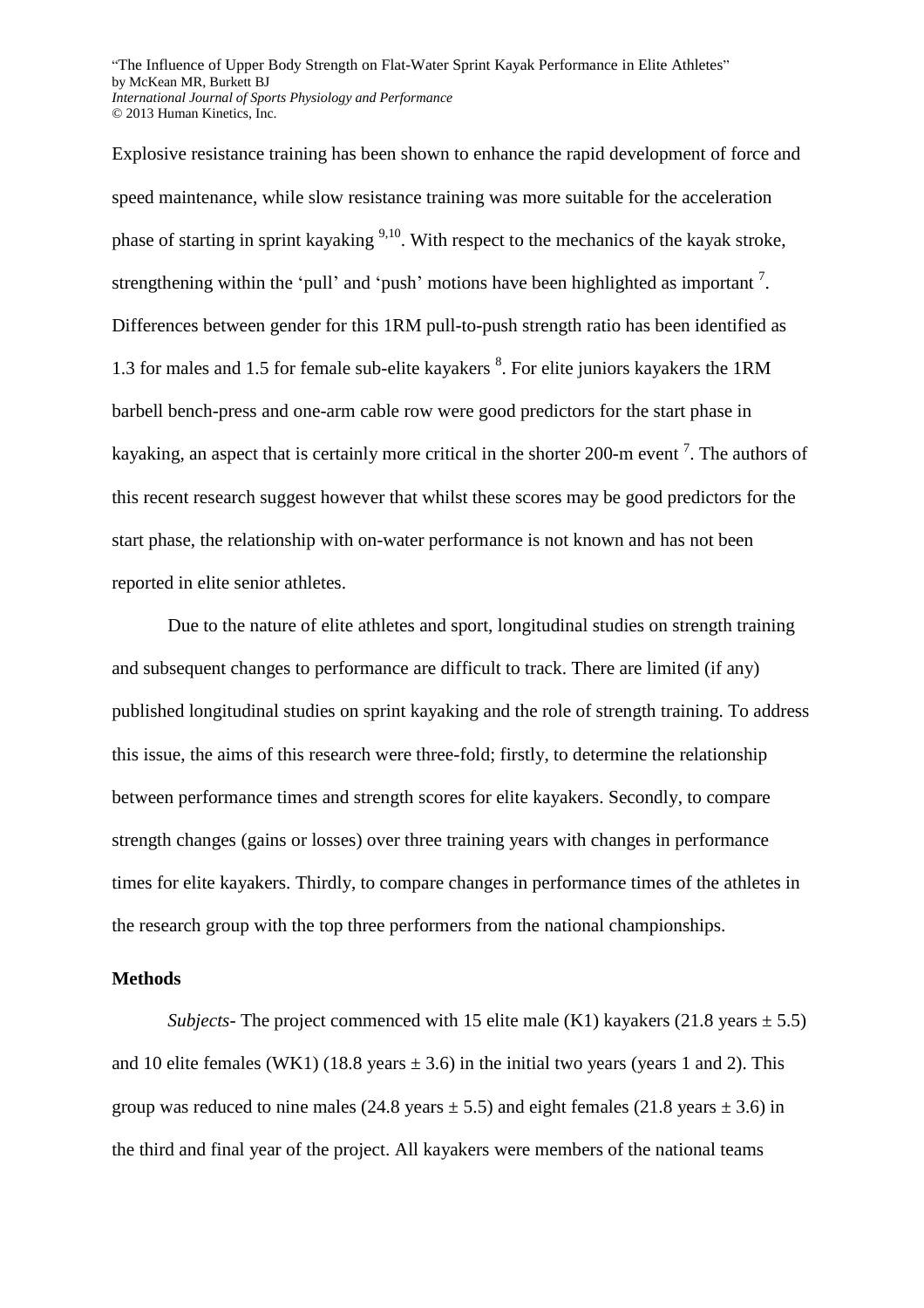program and had competed internationally. All participants gave informed consent prior to commencement of the institutional ethics committee approved study.

*Design-* Experimental design involved a longitudinal descriptive study.

*Methodology*- Participants height (cm), weight (kg), and baseline strength measures were assessed two weeks prior to national titles over the course of three consecutive years, resulting in four data sets; start of year 1 (Baseline), and end of years 1, 2, and 3. Performance times for all participants, to the nearest tenth of a second, were taken over 200 m, 500-m and 1000-m from official race times recorded at Australian National Titles. All athletes had not yet specialised in any specific distance and as such had no preferred race distance. The average race time of the three medallists for each event was used to determine the differences between the athletes in the research group and the top three performers each year. The direct comparison made within the same event enabled the event-specific conditions to be normalised between athlete groups.

Maximal strength (1RM) testing was conducted using standard Olympic bars, plates and collars (Australian Barbell Company Melbourne, Australia). These methods were similar to those previously reported.<sup>[7,](#page-14-6)[8,](#page-14-7)[11](#page-14-8)</sup> Following a graduated warm up, 1RM-Bench-Press and 1RM-Pull-Up were used to test strength and to define the Pull-Push ratio. Width of grip for both exercises was set at bi-acromial width. Following a warm up set, four sets of decreasing reps (4,3,2,1) with increasing load (50%, 70%, 90%, 95%) were performed before 1RM was attempted. Several 1RM attempts were then allowed with four minutes rest between each trial. Tempo was controlled at 2-3 seconds descent, athlete's self-selected tempo for ascent phase. The sum of body weight plus any additional weight lifted was included for the 1RM Pull-Up test. A single rep was counted if the chin was raised above the bar, tempo controlled to the lowered position. A complete repetition for the Bench press was counted if the tempo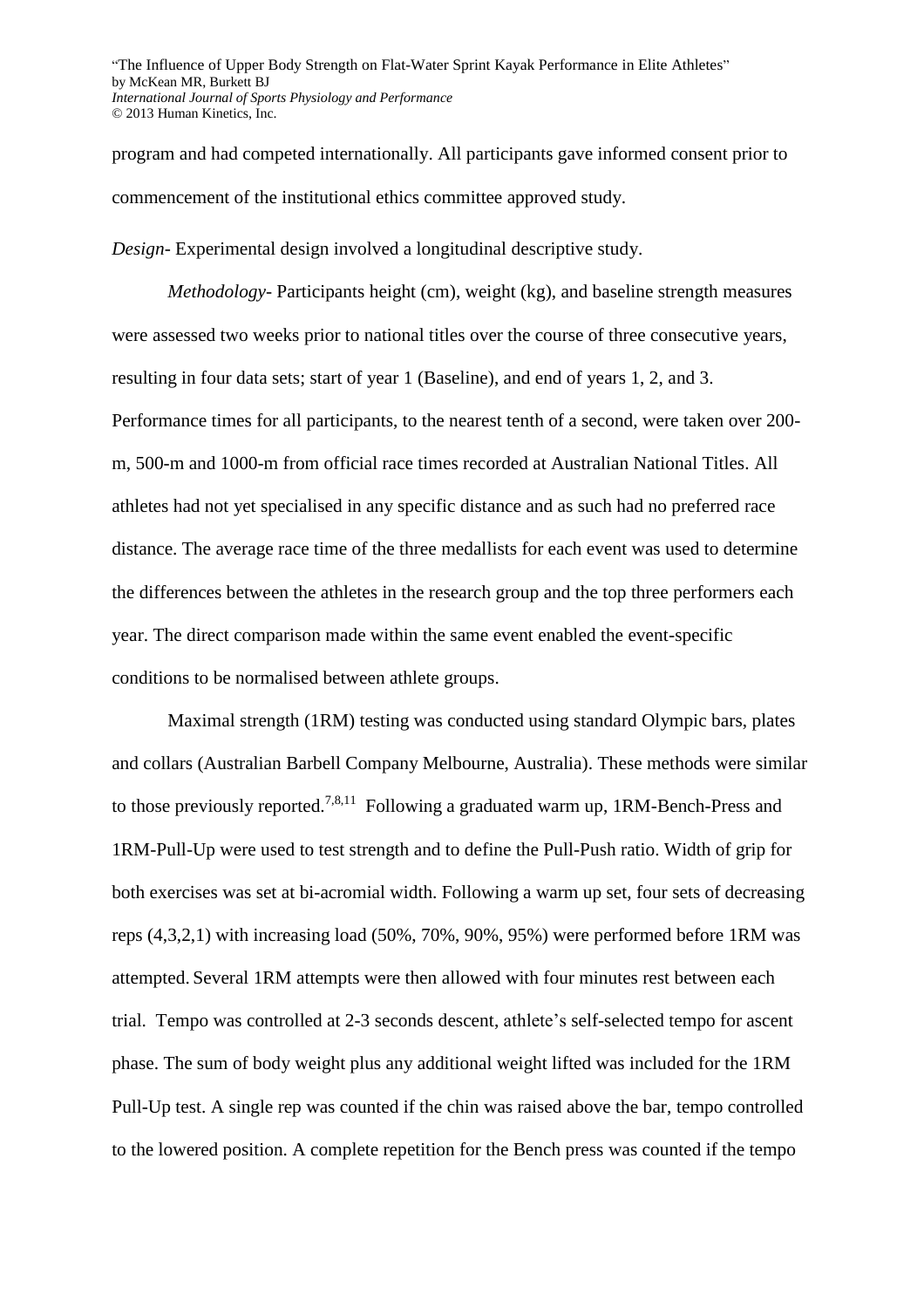was controlled correctly during descent and the bar touched the chest before being pressed to full elbow extension. A certified strength coach provided correct protocol and spotting during the tests.

The annual periodised training program was based on a national competitive season from December to March, the international competitive season continued through to August. The training plan followed a general training period (May to September), a specific training period (September to January) and competitive period (January to March). A typical training week during the general training period involved three to four strength sessions, 60-70 minutes each. The sessions consisted of 6-8 repetitions (3-4 second eccentric and 1-2 second concentric tempo), 4-6 sets, 75-85% 1RM with 60-90 second inter-set rests. The specific training period involved three strength sessions lasting 50-60 minutes. These sessions used 3- 6 repetitions (2-3 second eccentric and dynamic concentric tempo), 4-6 sets, 85-95% 1RM with 90-120 second inter-set rests. The competitive period involved two strength sessions lasting 50 minutes each, using 4-8 repetitions (1-2 second eccentric and dynamic-explosive concentric tempo using bands), 4-6 sets, 65-80% 1RM with 120 second inter-set rests. Strength programs typically involved six exercises performed as pairs completed in a superset style. Strength training sessions were preferentially arranged before on-water sessions, or after at least half a day rest. Key movements such as bench pull, pull ups, bench press and a range of rotational core strength exercises were common to all programs.

*Statistical Analysis-* A multi-factor ANOVA between male and female kayakers was conducted across each of the four data sets (3 year time frame) to determine significant differences across gender. A Pearson's correlation analysis ( $p<0.05$ ) was conducted between all strength measures and performance times for both male and female kayak data, across all four data sets. A moderate correlation was defined as  $0.40 > r < 0.69$ , strong  $0.70 > r < 0.89$ and excellent  $r > 0.90$ . A Crossover Effect statistical analysis was conducted to determine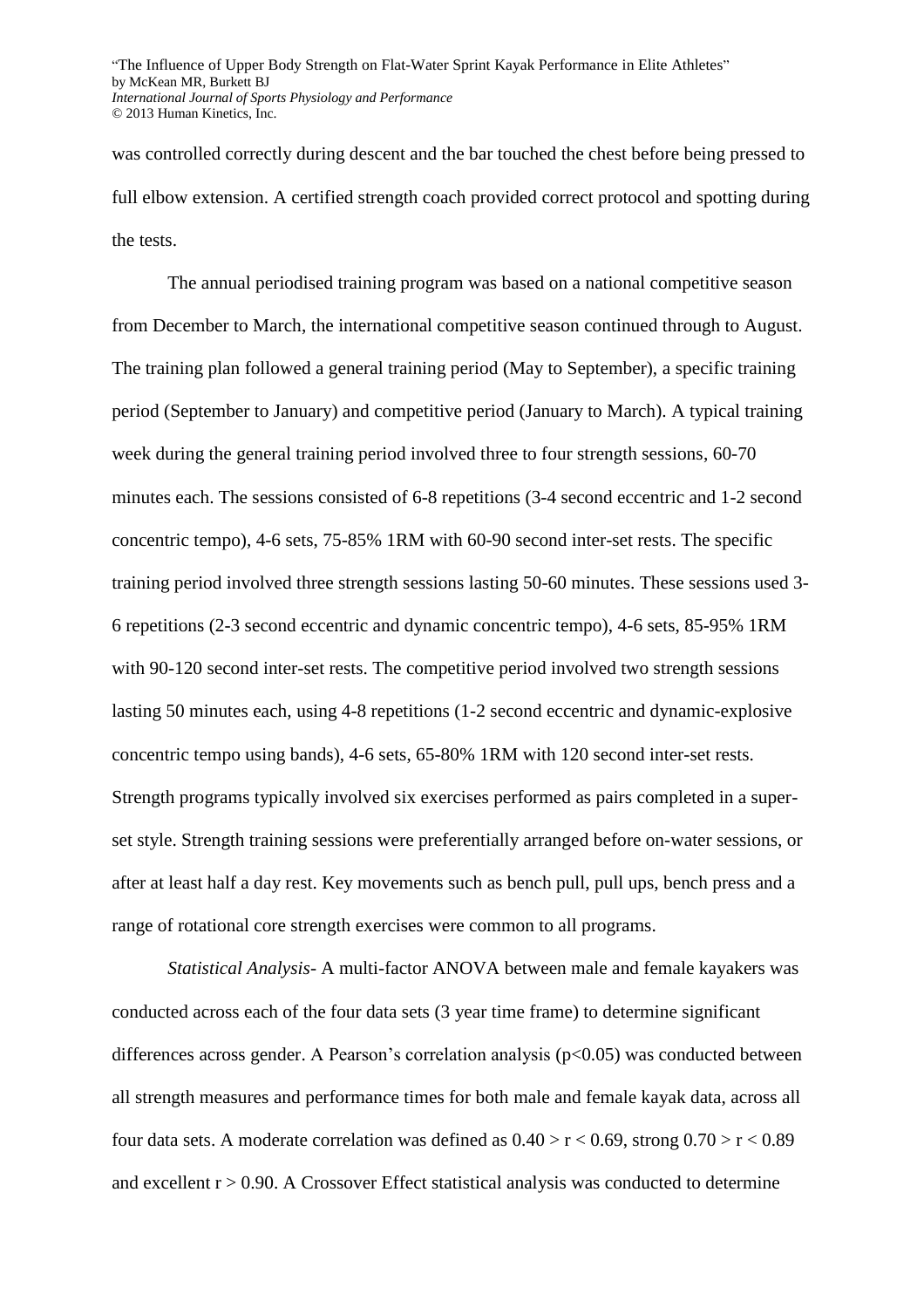both raw and percentile change between the following groups; Baseline to Year 1, Year 1 to Year 2, Year 2 to Year 3, and Baseline to Year 3 data sets. . Cohen's *d* effect sizes were defined as: 0.21>*d*<0.5 small, 0.51>*d*<0.8 medium and *d*>0.8 large.

#### **Results**

The results for the strength scores and performance scores are presented in Table 1. There were significant differences across all but one measure, the Pull-Push ratio for year 3 between genders. The mean values for each gender also show the kayakers became, taller, heavier, and stronger across the three seasons. Over this time frame the mean value of Pull-Up 1RM increased by 30.5% for males, and 13.4% for females. Similarly, Bench-Press 1RM increased by 34.8% for males and 42.3% for females.

Kayakers' performance times across the three seasons are presented in Table 2, along with the comparison of the participant's performance times with respect to the national championship event medallists from the same event. Over the course of the three seasons, the mean value of 1000-m decreased by 4.7% for males and 4.9% for females. Similarly, 500-m times decreased by 3.7% for males and 7.3% for females, and 200-m times reduced 5.4% and 9.1% respectively. The mean value of the group improved their times with males less than 6% off the average time of the medallists for each event and females less than 4% difference.

Pearson correlations between Kayakers' performance and strength scores for each year and overall across the three seasons are presented in Table 3. Males achieved equally strong correlations for both Pull-Up 1RM and Bench-Press 1RM to performance times, whilst females achieved strong correlations only for the Bench-Press 1RM to performance times. Changes between each year, in terms of raw data and percent effect statistics, presented for males in Table 4 and females in Table 5.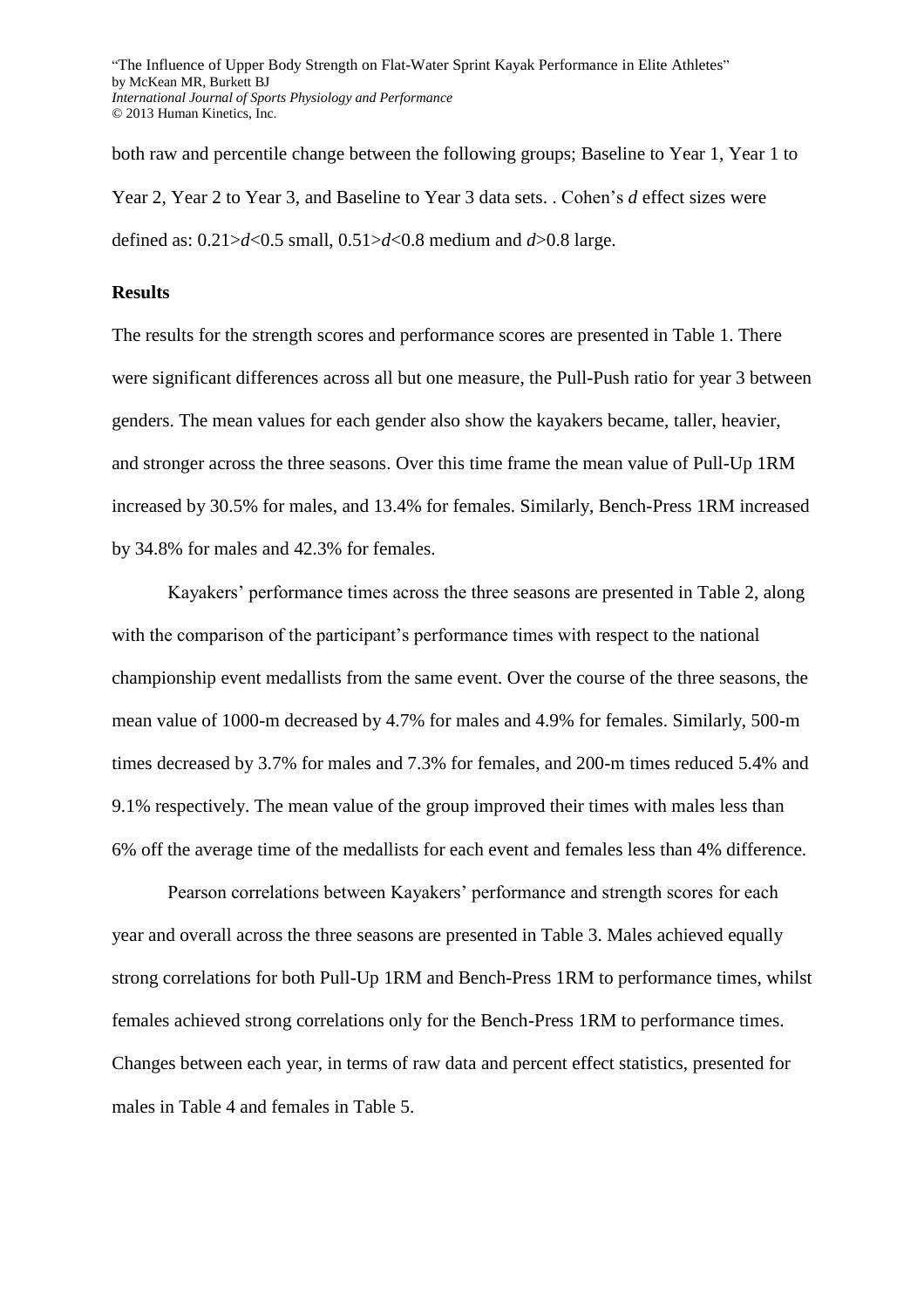#### **Discussion**

The first aim of this research was to determine the longitudinal (36 month) changes in performance time and strength scores for elite kayakers. The strength improved substantially over the course of the three seasons, with males improving each maximal score by approximately 30%. This was also reflected in the Pull-Push ratio, with a similar average across the three seasons of approximately 1.3. Female kayakers increased Bench-Press 1RM by a massive 42.3% over the three seasons, which was quite different to the changes in Pull Up 1RM of only 13.4%. Pull-Push ratio decreased steadily over the three seasons from 1.7 to a value of 1.3 similar to that of males. Using a slightly different version of 1RM strength testing, the Bench Pull (row) and Bench Press for eleven male Turkish kayakers, Akca and Muniroglu (2008) found a Pull:Push ratio of 1.04. Whilst a ratio of 1.10 was reported for eight high performance young adolescent kayakers<sup>[12](#page-14-9)</sup>. Over the course of this study it appears that male kayakers tended to remain at or around a Pull:Push ratio of 1.30, and females approached this same ratio by the end of the third year. The authors suggest that a common Pull:Push ratio as described in this research of 1.30 may exist and coaches should consider identifying this ratio in sprint kayak paddlers as part of the strength and conditioning program. As these measures were tracked across a three year period, it may also suggest that as paddlers mature this ratio may stabilise, however the exact ratio of the world's best paddlers may differ again due to their longevity in sprint kayaking.

There were large changes in strength for males Pull-up 1RM (*d*=1.07) and Bench Press 1RM (*d*=0.87). Similarly large changes for females were also found for Pull-up 1RM (*d*=0.90) and Bench Press 1RM (*d*=2.15). The current study reports strength scores at the seasons end rather than after any specific period of training where 1RM was the focus. It would be expected that 1RM strength would be at its highest during the specific training period and reduce due to altered training focus during the competitive period  $^{13}$  $^{13}$  $^{13}$ . In a study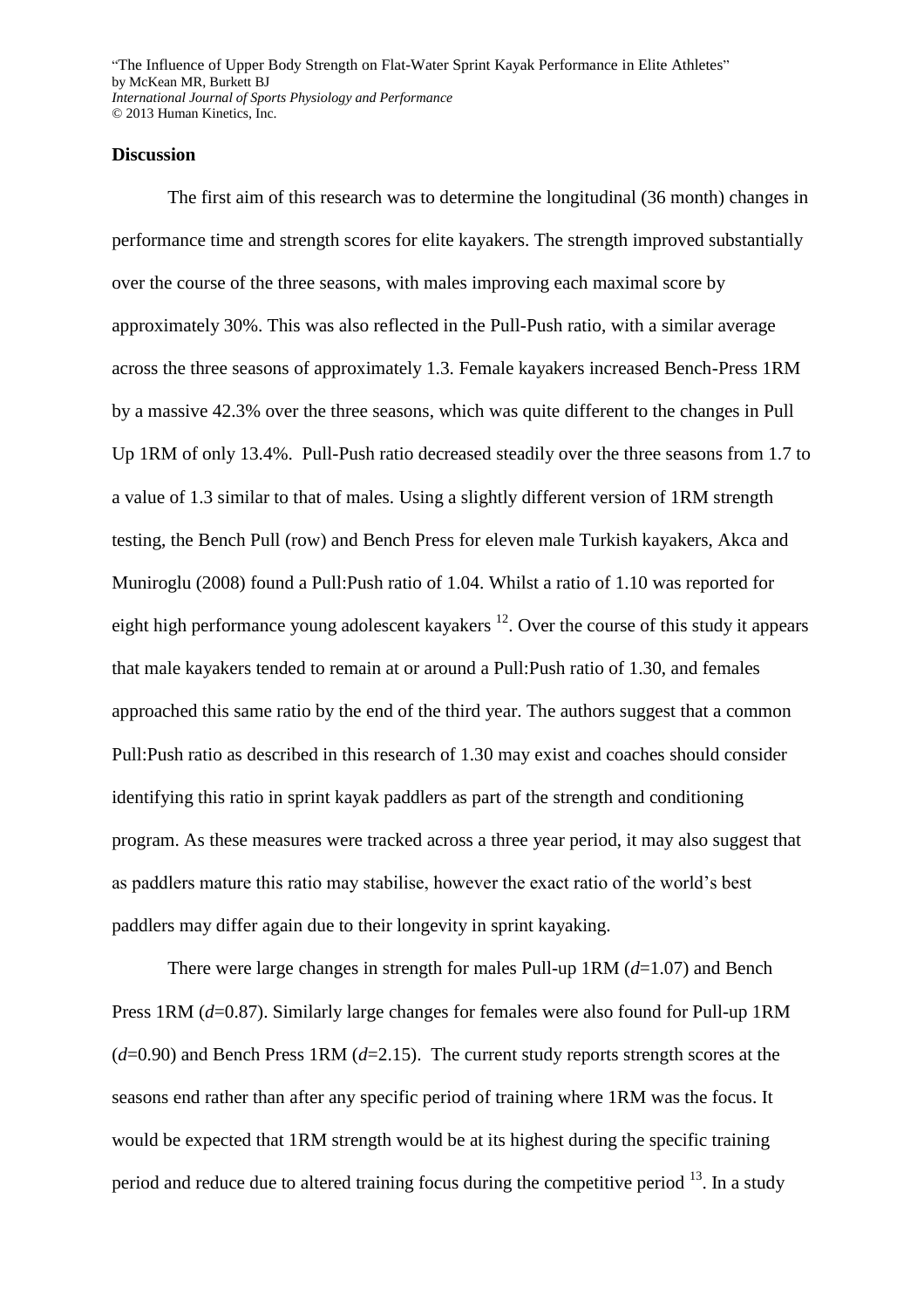involving 11 elite male kayakers there were significant change in both 1RM values for Bench Press  $(4.2\%, P<0.05)$  and Prone Bench Pull  $(5.3\%, P<0.05)$  after a periodised 12 week training cycle <sup>[14](#page-15-0)</sup>. No previous literature has been found on strength changes in elite female sprint kayak paddlers.

Both strength scores for males achieved moderate to strong significant correlations for both year 1 and year 2, as well as overall across the three seasons for all three distances. Year 3 strength scores for males achieved no significant correlation, this suggested that changes in performance times in third year related to factors other than changes in strength. This may be due to the concept that kayak paddling may require a specific level of strength, and once achieved changes in strength are not related to improvement in performance times. Whilst strength scores changed by a similar amount each year; approximately 10kg; the lack of any significant correlation in year 3 suggests peak strength may have already been achieved. Further this may indicate that in developing sprint kayakers strength changes may coincide with changes in performance but not necessarily be directly responsible for those changes due to the many factors of training that result in increased performance times. Once reached these strength levels may simply underpin overall performance rather than be directly attributable to them.

The second aim of this research was to identify how strength changes (gains or losses) over three training years compared with changes in performance times for elite kayakers. Female kayakers achieved much smaller raw changes in overall strength especially in Pull-Up 1RM. However females achieved strong significant correlations between both strength measures and the 500-m and 200-m distances in years 1 and 2; and strong to excellent significant correlations with all three distances in year 3. Female kayakers also decreased their average performance times by almost double the percentage in the 500-m and 200-m events, when compared with males in years 2 and 3. Bench-Press 1RM for females achieved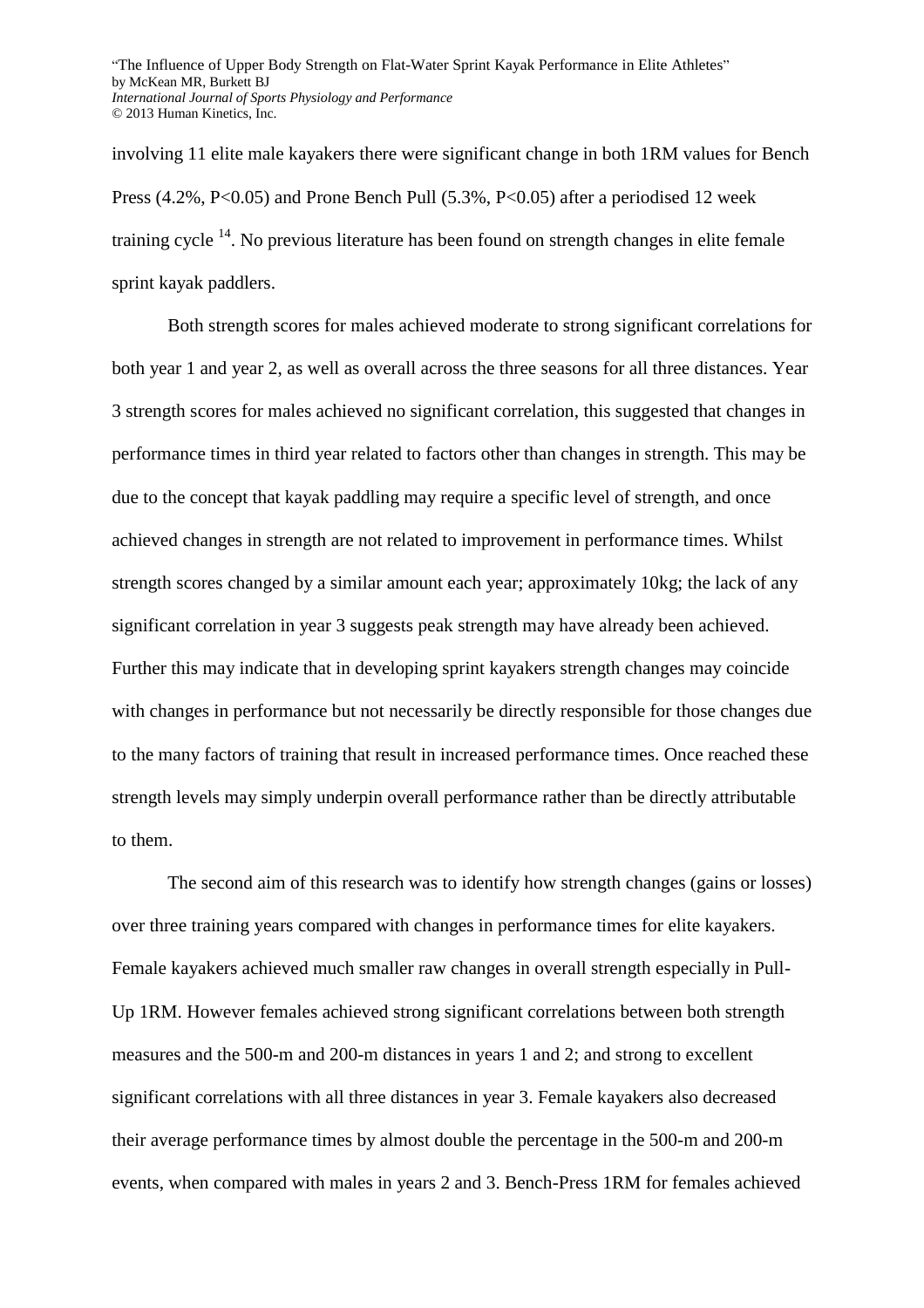regular and similar changes in the strength of correlations across the three years with excellent significant correlations for 1000-m and 500-m distances, and a strong significant correlation for the 200-m distance in the final year. The initial Bench-Press scores for females in this study may reflect the lack of strength training typically performed by females through developmental stages of training. As females reach national level it is more common for them to undertake regular strength training and this may explain why this measure improved most over the course of the three year study.

Bench-Press 1RM scores reported for this group in year 3 is similar to previously reported national level female kayakers. <sup>[8](#page-14-7)[,9](#page-14-4)</sup> However, in these studies no correlations between strength scores and performance times were indicated, which is different to the current study where several correlations of strength and performance times were found in both males and females across all distances. These results show that in this group of kayak paddlers there were direct and significant correlations between strength scores and performance times across the three year period. It is not expected that this relationship is open-ended, instead training time may limit continued strength improvement. It may be that an ideal level of strength could be reached and then maintained in the long term kayak athlete. Further, these athletes in this study were of an age where growth was still occurring and changes in body composition expected. Relative changes in times and strength were also expected for athletes during their early career and in more established or successful athletes these growth related changes will not occur<sup>[15](#page-15-1)</sup>.

The final aim of this research was to compare changes in performance times of the research group with the top three performers from the national championships. The times of the medallists were used to account for conditions such as variations in water, wind direction, and other environmental factors. The average times for the current research participants approached the average time of the three medallists with regular decrements each year.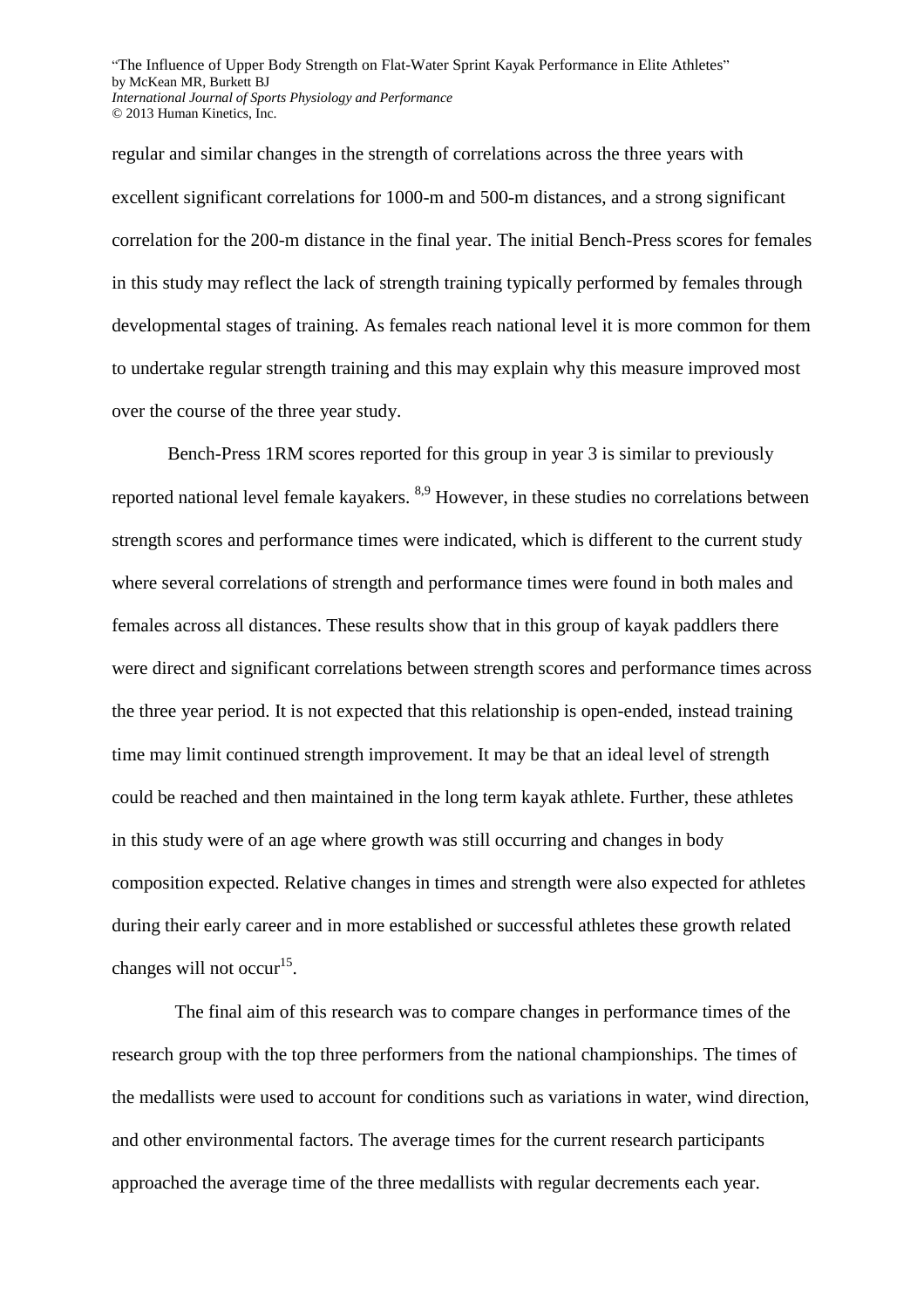During the past four year Olympic cycle the Men's K1 500-m, and Women's K1 1000-m distances were not a focus, as they were not an Olympic event. These events resulted in the smallest amount of change cross the three year period, and the greatest difference between the participant group and medallists in the final year (year 3). Across the three years for males there was an effect statistical increase in the key predictor of Pull Up 1RM of nearly 30% (P=.002) and a large Cohen's effect decrease in performance times  $(d>0.08)$ 

Males reduced K1 1000-m time differences by 5.6% across the 3 years to be within 4.5% of the medallists during the final year (d=-1.88). Similarly males reduced K1 500-m times by 3.3% to draw within 5.4% of the top three during the final year  $(d=1.88)$ . Whilst the times of the medallists performances varied by less than 2 seconds across the three years for males, the participant group reduced the time deficit considerably. Across all events for male kayakers there was a large (d>.0.8) decrease in differences between the participant group and medallists for all events. Female kayakers reduced the difference for Women's K1 500-m time by 11.9% across the 3 years to be within 1.1% of the medallists with Cohen's effect changes of -1.49, -0.77, -0.35 respectively over each year. For the Women's K1 200-m times the deficit was reduced by 6.7% to draw within 3.2% of the medallist's average times with equally large changes each year of -1.21, -2.68, and -1.14 respectively. Across the three years for females there was an effect statistical increase in the key predictor of Bench Press 1RM of nearly 47% (P<.001) and effect statistical decrease in performance times.

Bonetti and Hopkins suggest that between seasons and across 'A' finalists there is very little change from race to race and season to season as most athletes try their best at the elite level. In order to move into medal contention a kayaker must improve their time by 0.3%. When enhancing physiology, Bonetti and Hopkins suggest a change in power in the order of 0.9% is required to achieve a time improvement of 0.3%. Pull up 1RM improved by nearly 30% for males and 17% for females and Bench press 1RM improved by 38% and 47%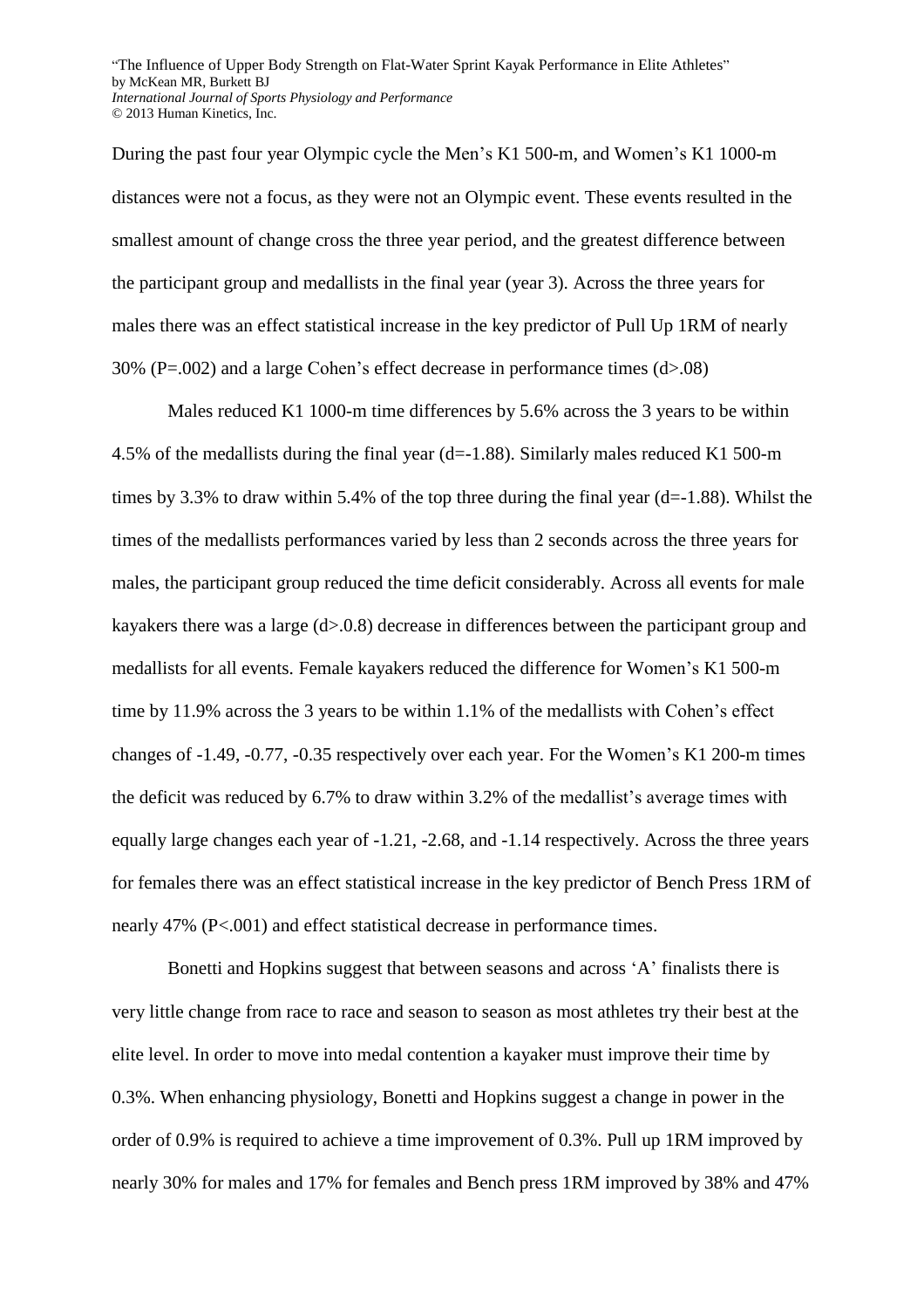respectively across the three years of this study. This was matched with changes in performance times of 2.5-3.1% across all distances during the same time for males and 5.0- 9.3% for females. Overall performance times as an average for all distances decreased by 2.9% for males and 7.3% for females across the three year period. This is an improvement against the top 3 paddlers in the country and this cohort from 10% in year 1 to just under 5% in year 3 for males and 11.1% to 2.5% for females. During the three years of this study a change in 1RM Bench-Press of 13% for males and 6.5% in females coincided with a change in performance times of 1%. For 1RM Pull-Up a change of 10% in males and 2.3% in females coincided with a change in performance times of 1%. The results of this study suggest strength has an important role to play in developing elite athletes and providing a foundation to long term elite performance times.

#### **Practical applications**

The results of this study show several strategies that would benefit coaches. Firstly a Pull:Push ratio of 1.3 was achieved after the three years and suggests that for sprint kayakers this ratio of upper body strength may be important in strength training. There is also good evidence to show that changes in strength are linked to worthwhile changes in performance times in developing elite athletes. During early years of elite kayakers, strength training would play an important role in developing the physique and strength of an elite kayaker. A limitation of this longitudinal athlete study is participant drop out. Our participant numbers changed over the three years and this may influence the results as only the successful kayak paddlers remained in training for the three years. Future research may require a greater cohort of paddlers to allow for drop out and retain higher numbers after the three years.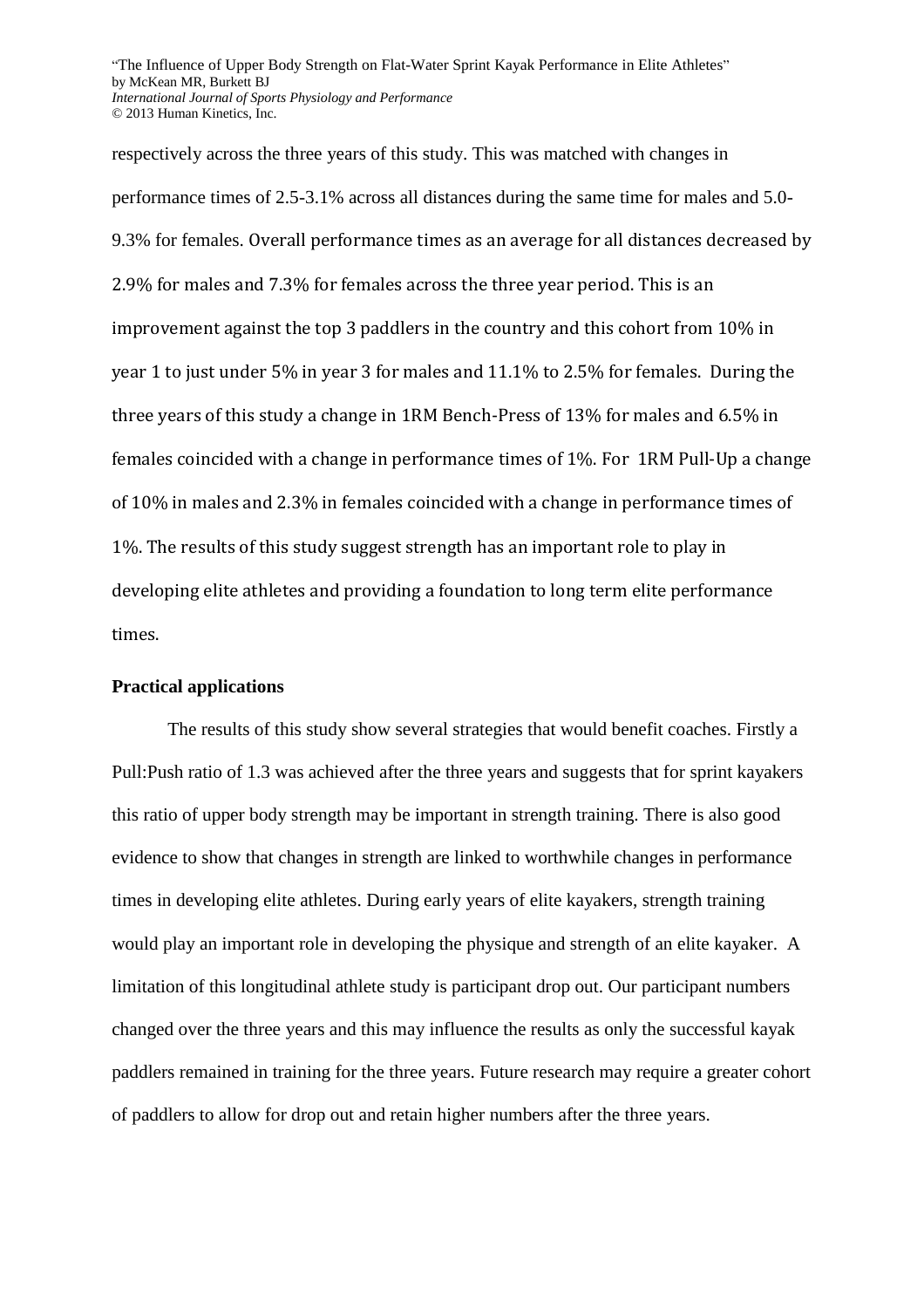## **Conclusion**

Strength training has long been associated with sprint kayaking. For the first time significant correlations between strength measures and on-water performance times across a three year period have been identified in developing elite athletes. Changes in strength coincided with improved times and Cohen's effect showed large reductions in time differences between the participants and medallists at national level. Strength training appears to have an important role to play in developing the physical attributes required for elite level performance times in sprint kayaking

# **Acknowledgements**

Special thanks to the athletes and coaches involved in this study for their support over the three year process.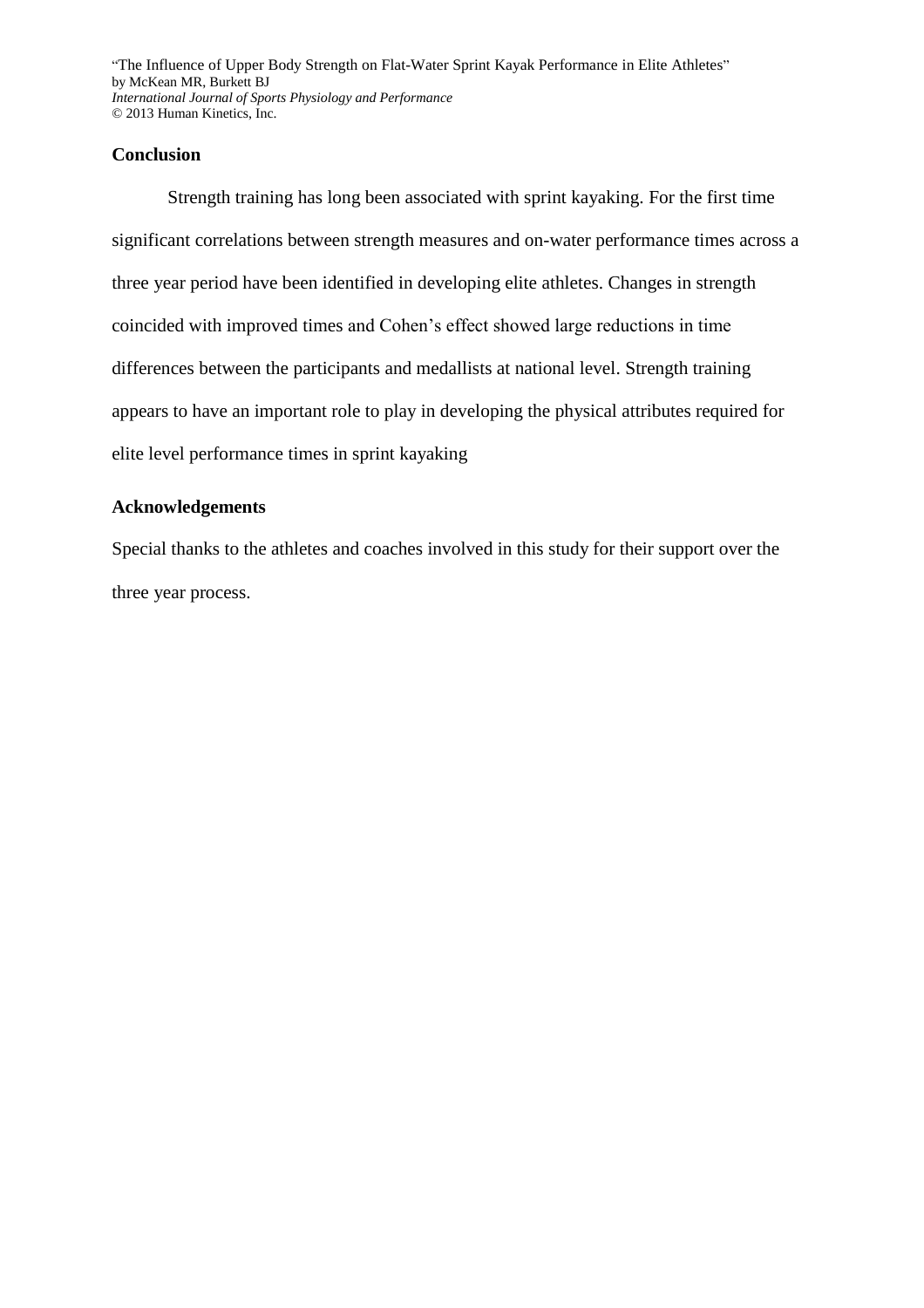## **References**

- <span id="page-14-0"></span>**1.** Zouhal H, Le Douairon Lahaye S, Abderrahaman AB, Minter G, Herbez R, Castagna C. Energy system contribution to olympic distances in flat water kayaking (500 and 1,000 m) in highly trained subjects. *J Strength Cond Res.*  2012;26(3):825-831
- <span id="page-14-1"></span>2. Ackland TR, Ong KB, Kerr DA, Ridge B. Morphological characteristics of olympic sprint canoe and kayak paddlers. *J Sci Med Sport.* Sep 2003;6(3):285-294.
- 3. Fry R, Morton A. Physiological and kinanthropometric attributes of elite flatwater kayakists. *Med Sci Sports Exerc.* 1991;23(11):1297.
- 4. Misigoj-Durakovic M, Heimer S. Characteristics of the morphological and functional status of kayakers and canoeists. *J Sports Med Phys Fitness.*  1992;32(1):45-50.
- <span id="page-14-2"></span>5. Ridge B, Broad E, Kerr D, Ackland T. Morphological characteristics of olympic slalom canoe and kayak paddlers. *Eur J Sport Sci.* 2007;7(2):107-113.
- <span id="page-14-3"></span>6. Akca F, Muniroglu S. Anthropometric-somatotype and strength profiles and onwater performance in turkish elite kayakers. *IJASS.* 2008;20(1):22-34.
- <span id="page-14-6"></span>7. Ualí I, Herrero AJ, Garatachea N, Marín PJ, Alvear-Ordenes I, García-López D. Maximal strength on different resistance training rowing exercises predicts start phase performance in elite kayakers. *J Strength Cond Res.* 2012;26(4):941-946.
- <span id="page-14-7"></span>8. McKean MR, Burkett B. The relationship between joint range of motion, muscular strength, and race time for sub-elite flat water kayakers. *J Sci Med Sport.* Nov 6 2010;13(5):537-542.
- <span id="page-14-4"></span>9. Liow DK, Hopkins WG. Velocity specificity of weight training for kayak sprint performance. *Med Sci Sports Exerc.* Jul 2003;35(7):1232-1237.
- <span id="page-14-5"></span>10. García-López D, Herrero J, Abadia O, Garcia-Isla F, Uali I, Izquierdo M. The role of resting duration in the kinematic pattern of two consecutive bench press sets to failure in elite sprint kayakers. *Int J Sports Med.* 2008;29(9):764-769.
- <span id="page-14-8"></span>11. Baker D, Newton R. An analysis of the ratio and relationship between upper body pressing and pulling strength. *J Strength Cond Res.* 2004;18(3):594-598.
- <span id="page-14-9"></span>12. Forbes S, Fuller D, Krentz J, Little J, Chilibeck P. Anthropometric and physiological predictors of flat-water 1000 m kayak performance in young adolescents and the effectiveness of a high volume training camp. *Int J Exerc Sci*  2009;2(2):106-114.
- <span id="page-14-10"></span>13. García-Pallarés J, Sánchez-Medina L, Carrasco L, Díaz A, Izquierdo M. Endurance and neuromuscular changes in world-class level kayakers during a periodized training cycle. *Eur J Appl Physiol.* 2009;106(4):629-638.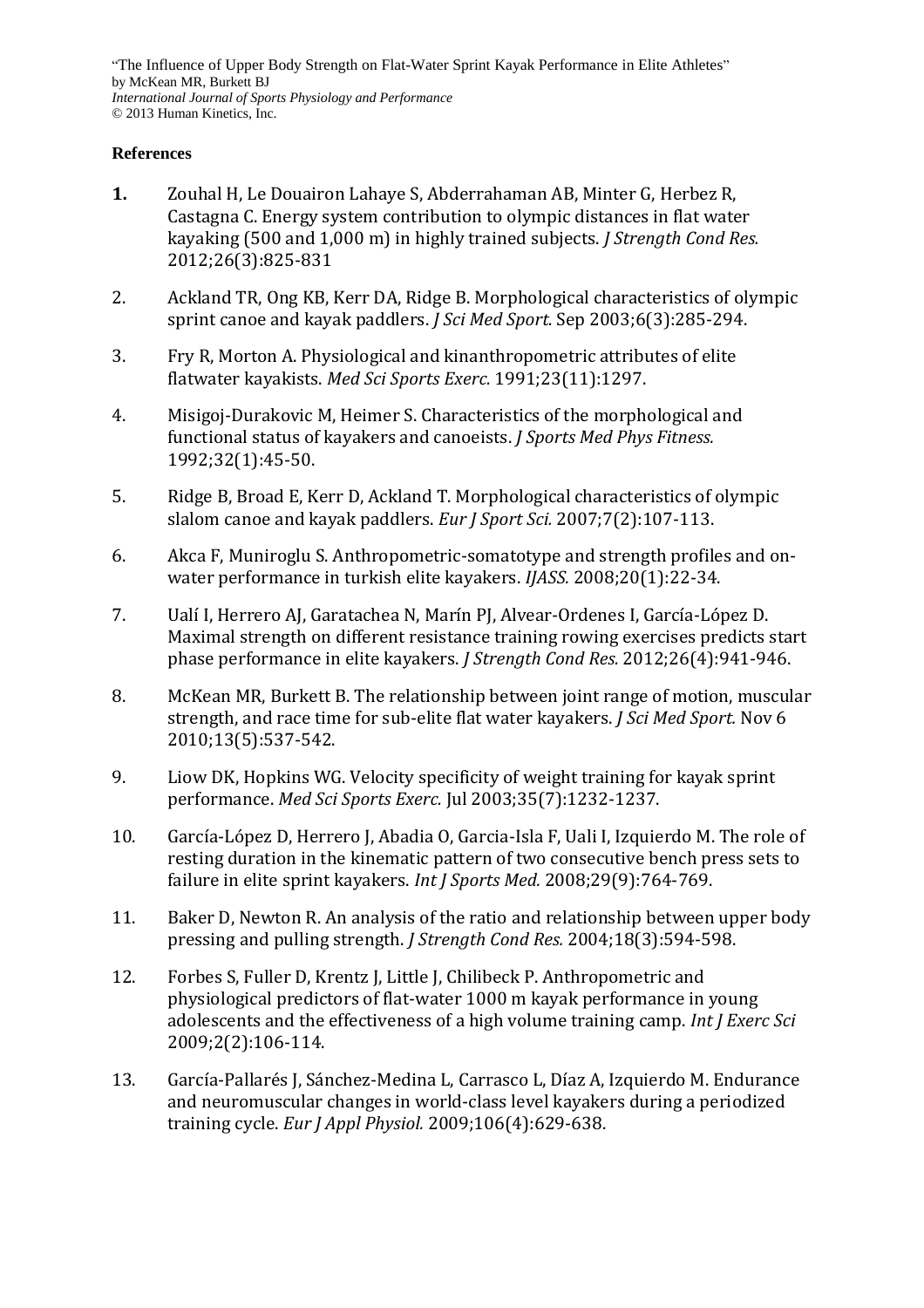- <span id="page-15-0"></span>14. García-Pallarés J, García-Fernández M, Sánchez-Medina L, Izquierdo M. Performance changes in world-class kayakers following two different training periodization models. *Eur J Appl Physiol.* 2010;110:99-107.
- <span id="page-15-1"></span>15. Forbes SC, Fuller DL, Joel R. Krentz, Jonathon P. Little, Chilibeck PD. Anthropometric and physiological predictors of flat-water 1000 m kayak performance in young adolescents and the effectiveness of a high volume training camp. *Int J Exerc Sci.* 2009;2(2):106-114.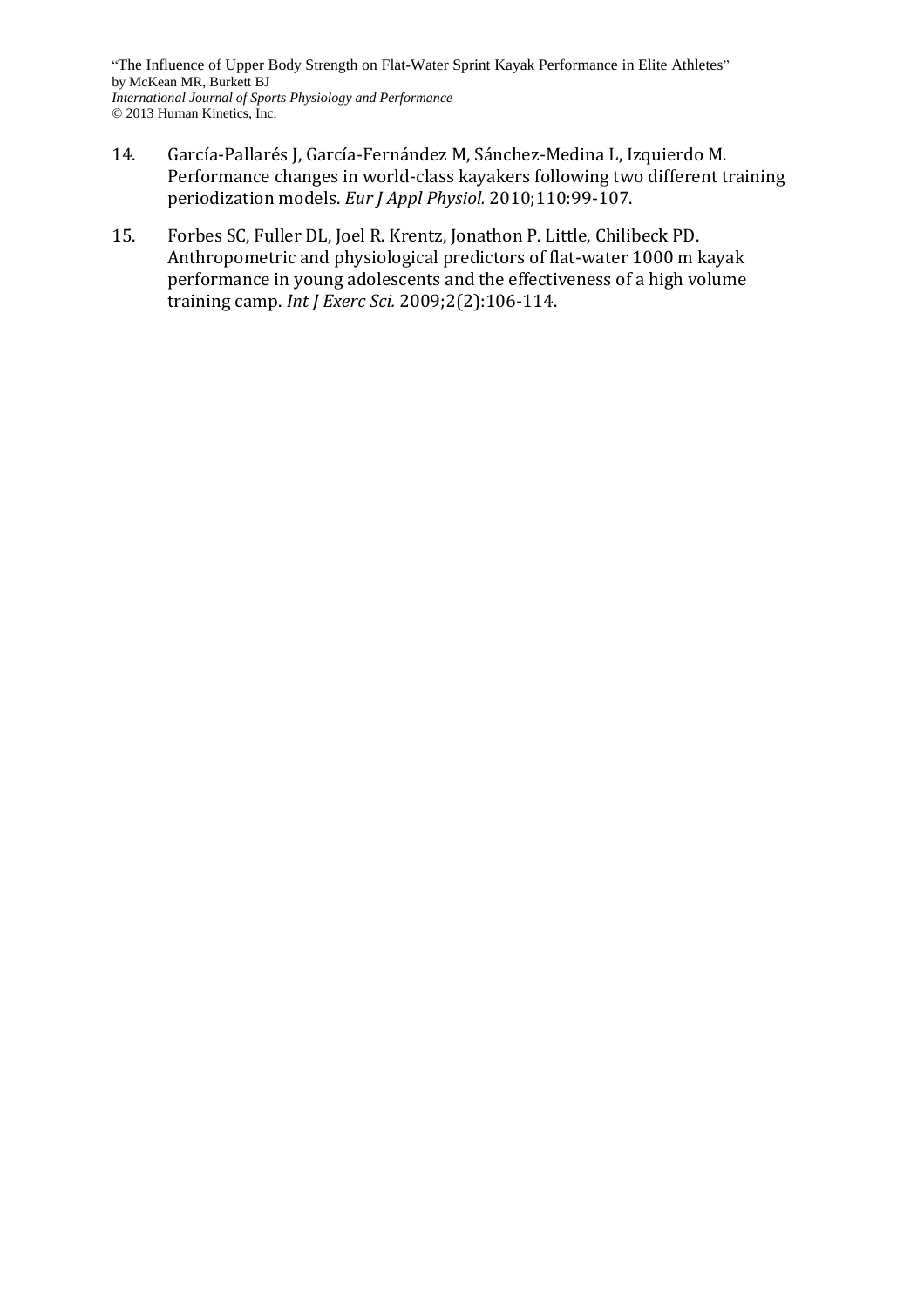| <b>Males</b>                          | <b>Baseline measures</b><br>$N=15$ | Year 1<br>$N=15$ | Year 2<br>$N=15$ | Year 3<br>$N=9$ |
|---------------------------------------|------------------------------------|------------------|------------------|-----------------|
| Height (cm)                           | 181.4(9.5)                         | 183.4(8.4)       | 185.1(7.4)       | 187.7(7.2)      |
| Mass (kg)                             | 78.9 (11.4)                        | 81.6(10.9)       | 83.9 (7.2)       | 87.5(4.3)       |
| $1RM$ PU $(kg)$                       | 102.5(24.0)                        | 112.1(24.3)      | 122.8(17.2)      | 133.8(15.8)     |
| $1RM$ BP $(kg)$                       | 75.9(25.1)                         | 85.6 (24.4)      | 96.8(16.6)       | 102.3(13.5)     |
| <b>PU:BP Ratio</b>                    | 1.41(0.25)                         | 1.34(0.17)       | 1.28(0.11)       | $1.31(0.06)$ #  |
|                                       | <b>Baseline measures</b>           | Year 1           | Year 2           | Year 3          |
| <b>Females</b>                        | $N=10$                             | $N=10$           | $N=10$           | $N=8$           |
| Height (cm)                           | 169.5(8.1)                         | 170.8(8.3)       | 171.7(8.2)       | 172.6(8.6)      |
| Mass (kg)                             | 64.3(8.5)                          | 65.2(8.0)        | 65.7(6.5)        | 68.0(6.0)       |
| $1RM$ PU $(kg)$                       | 68.4 (11.4)                        | 74.8(9.8)        | 77.3(10.0)       | 77.6(9.7)       |
| $1RM$ BP $(kg)$                       | 41.6(7.8)                          | 48.5(9.0)        | 54.0(7.0)        | 59.2 (5.9)      |
| <b>PU:BP Ratio <math>(\% )</math></b> | 1.67(0.29)                         | 1.57(0.22)       | 1.44(0.16)       | $1.31(0.08)$ #  |

**Table 1 -** Kayakers' height, weight and strength scores presented as mean (SD).

There was a significant difference between genders (p<0.01) for all measures in Table 1 EXCEPT PU:BP Ratio (%) in year 3 shown by #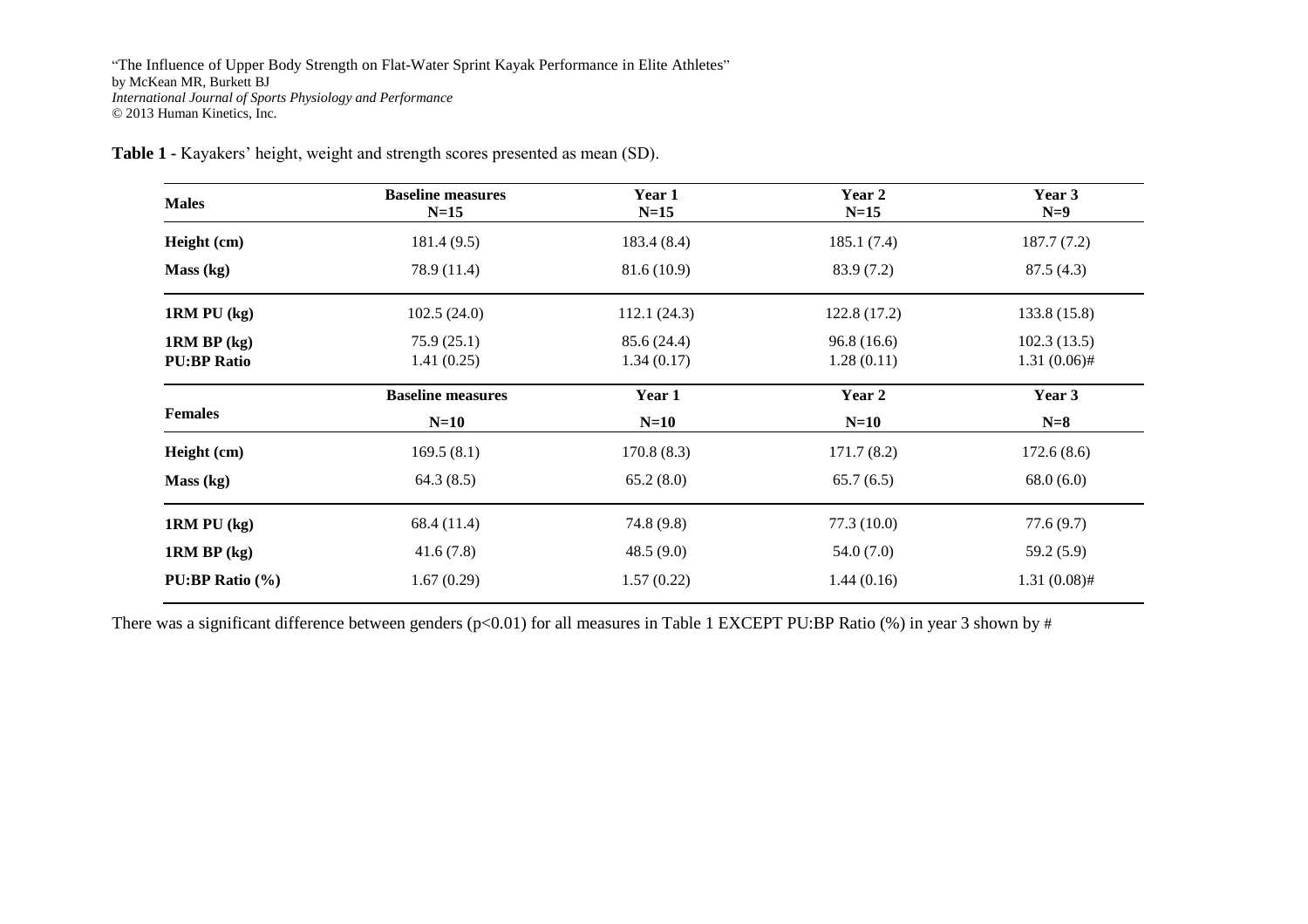| Table 2 - Kayakers' performance times (seconds) comparing participants with national championship event medallists from the same event presented as mean |  |
|----------------------------------------------------------------------------------------------------------------------------------------------------------|--|
| (SD), effect change presented in raw data and percent presented as mean $(\pm 95\% \text{ CI})$ , significance (P), and Cohen (d).                       |  |

| <b>Males</b>   | Year 1<br>$N=15$ | Year 1<br>medallists | in Raw Data                                 | Effect change Effect change<br>as $%$      | Year 2<br>$N=15$ | Year 2<br>medallists | <b>Effect change</b><br>in Raw Data        | <b>Effect change</b><br>as $%$            | Year 3<br>$N=9$ | Year 3<br>medallists | <b>Effect change</b><br>in Raw Data       | <b>Effect change</b><br>as $%$            |
|----------------|------------------|----------------------|---------------------------------------------|--------------------------------------------|------------------|----------------------|--------------------------------------------|-------------------------------------------|-----------------|----------------------|-------------------------------------------|-------------------------------------------|
| K1 1000-m      | 239.3<br>(19.5)  | 218.2<br>(0.7)       | $-21.1(10.8)$<br>$P = 0.001$<br>$d = -1.45$ | $-8.6(4.4)$<br>P < 001<br>$D = -1.54$      | 234.8<br>(6.8)   | 220.2<br>(2.9)       | $-14.5(5.7)$<br>P < 001<br>$d = -2.65$     | $-6.2(2.5)$<br>P < 001<br>$D = -2.68$     | 228.6<br>(5.8)  | 219.5<br>(2.7)       | $-9.1(5.7)$<br>$P = 0.006$<br>$d = -1.86$ | $-4.0(2.6)$<br>$P = .008$<br>$d = -1.88$  |
| K1 500-m       | 113.5<br>(10.1)  | 103.2<br>(0.6)       | $-10.3(5.6)$<br>$P = 0.002$<br>$d = -1.36$  | $-8.7(5.0)$<br>$P = 0.001$<br>$d = -1.41$  | 109.1<br>(3.3)   | 101.8<br>(0.6)       | $-7.2(2.0)$<br>P < 001<br>$d = -2.86$      | $-6.6(1.9)$<br>P < 001<br>$d = -2.94$     | 109.5<br>(4.0)  | 103.6<br>(1.2)       | $-6.0(3.4)$<br>$P = 0.003$<br>$d = -1.86$ | $-5.4(3.2)$<br>$P = .003$<br>$d = -1.88$  |
| K1 200-m       | 42.6<br>(3.7)    | 36.9<br>(0.3)        | $-5.8(2.1)$<br>P<.001<br>$d = -2.09$        | $-13.3(4.9)$<br>P<.001<br>$d = -2.26$      | 40.7<br>(1.7)    | 37.5<br>(0.3)        | $-3.2(1.0)$<br>P < 001<br>$d = -2.60$      | $-7.9(2.5)$<br>P < 001<br>$d = -2.66$     | 40.4<br>(1.7)   | 38.3<br>(.02)        | $-2.1(1.3)$<br>$P = 0.006$<br>$d = -1.61$ | $-5.2(3.3)$<br>$P = 0.006$<br>$d = -1.63$ |
| <b>Females</b> | Year 1<br>$N=10$ | Year 1<br>medallists | <b>Effect change</b><br>in Raw Data         | <b>Effect change</b><br>as $%$             | Year 2<br>$N=10$ | Year 2<br>medallists | <b>Effect change</b><br>in Raw Data        | <b>Effect change</b><br>as $%$            | Year 3<br>$N=8$ | Year 3<br>medallists | <b>Effect change</b><br>in Raw Data       | <b>Effect change</b><br>as $%$            |
| WK1 1000-m     | 276.2<br>(25.6)  | 246.5<br>(5.1)       | $-29.7(19.2)$<br>$P = 0.006$<br>$d = -1.48$ | $-10.5(7.0)$<br>$P = 0.005$<br>$d = -1.58$ | 268.6<br>(11.4)  | 251.3<br>(2.9)       | $-17.3(8.8)$<br>$P = 0.001$<br>$d = -1.92$ | $-6.4(3.4)$<br>$P = 0.001$<br>$d = -1.95$ | 263.2<br>(11.9) | 254.2<br>(4.3)       | $-9.0(11.3)$<br>$P = 103$<br>$d = -0.91$  | $-3.3(4.4)$<br>$P = 105$<br>$d = -0.91$   |
| WK1 500-m      | 132.8<br>(15.6)  | 114.8<br>(0.6)       | $-18.0(11.2)$<br>$P = 0.006$<br>$d = -1.49$ | $-13.0(8.5)$<br>$P = .004$<br>$d = -1.59$  | 123.5<br>(5.5)   | 120.1<br>(1.8)       | $-3.4(4.5)$<br>$P = 013$<br>$d = -0.77$    | $-2.6(3.7)$<br>$P = .134$<br>$d = -0.75$  | 123.8<br>(5.1)  | 122.3<br>(0.9)       | $-1.5(4.3)$<br>$P = 443$<br>$d = -0.37$   | $-1.1(3.6)$<br>$P = 0.469$<br>$d = -0.35$ |
| WK1 200-m      | 50.3<br>(5.9)    | 45.0<br>(0.5)        | $-5.3(4.3)$<br>$P = 0.022$<br>$d = -1.44$   | $-9.9(8.5)$<br>$P = 017$<br>$d = -1.21$    | 47.0<br>(1.9)    | 42.7<br>(1.0)        | $-4.3(2.1)$<br>$P = 0.002$<br>$d = -2.64$  | $-9.2(5.0)$<br>$P = 0.004$<br>$d = -2.68$ | 46.1<br>(1.8)   | 44.6<br>(0.6)        | $-1.5(1.7)$<br>$P = 071$<br>$d = -1.03$   | $-3.2(3.7)$<br>$P = 0.075$<br>$d = -1.14$ |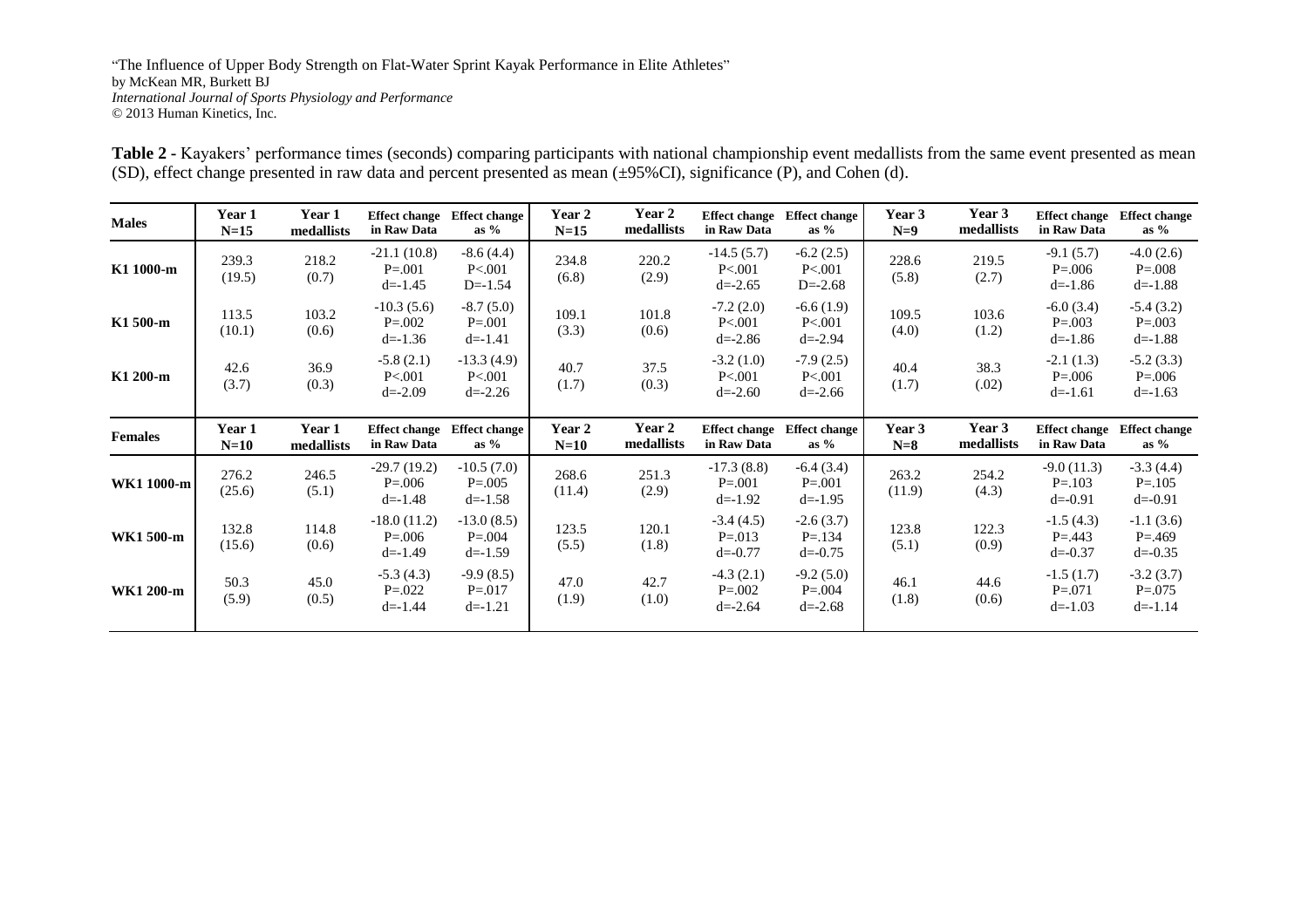| <b>Males</b>              | K1 1000-m | Year 1<br>K1 500-m | K1 200-m  | K1 1000-m | Year 2<br>K1 500-m        | K1 200-m | K1 1000-m | Year 3<br>K1 500-m | K1 200-m | K1 1000-m | <b>Overall</b><br>K1 500-m | K1 200-m |
|---------------------------|-----------|--------------------|-----------|-----------|---------------------------|----------|-----------|--------------------|----------|-----------|----------------------------|----------|
| Pull Up 1RM               | $-.71**$  | $-0.82**$          | $-0.87**$ | $-.69**$  | $-.60*$                   | $-.69**$ | $-.55$    | $-.55$             | $-.43$   | $-.70**$  | $-.73**$                   | $-.79**$ |
| <b>Bench Press</b><br>1RM | $-.66**$  | $-.79**$           | $-0.85**$ | $-.62*$   | $-.55*$                   | $-.56*$  | $-.54$    | $-.42$             | $-.27$   | $-.66**$  | $-.71**$                   | $-.76**$ |
| <b>Pull-Push</b><br>Ratio | .37       | .46                | $.55*$    | .10       | .13                       | $-.01$   | .11       | $-.23$             | $-.35$   | .32       | $.39*$                     | $.41**$  |
|                           |           |                    |           |           |                           |          |           |                    |          |           |                            |          |
| <b>Females</b>            | K1 1000-m | Year 1<br>K1 500-m | K1 200-m  | K1 1000-m | <b>Year 2</b><br>K1 500-m | K1 200-m | K1 1000-m | Year 3<br>K1 500-m | K1 200-m | K1 1000-m | <b>Overall</b><br>K1 500-m | K1 200-m |
| Pull Up 1RM               | $-.56$    | $-.78**$           | $-.75*$   | $-.63$    | $-.73*$                   | $-.79**$ | $-0.85**$ | $-.78*$            | $-.71*$  | $-.59**$  | $-.66**$                   | $-.63**$ |
| <b>Bench Press</b><br>1RM | $-.56$    | $-.75*$            | $-.71*$   | $-.52$    | $-81**$                   | $-.79**$ | $-0.97**$ | $-91**$            | $-84**$  | $-.64**$  | $-.75**$                   | $-.74**$ |
| <b>Pull-Push</b><br>Ratio | .21       | .27                | .24       | $-.13$    | .12                       | .03      | $-.16$    | $-.11$             | $-.07$   | .24       | .35                        | .36      |

**Table 3 –** Pearson correlations between Kayakers' performance and strength scores for each year and overall across the three seasons.

\*\* Correlation is significant at 0.01 level (2-tailed), \* Correlation is significant at 0.05 level (2-tailed)

A moderate correlation was defined as  $0.40 > r < 0.69$ , strong  $0.70 > r < 0.89$  and excellent  $r > 0.90$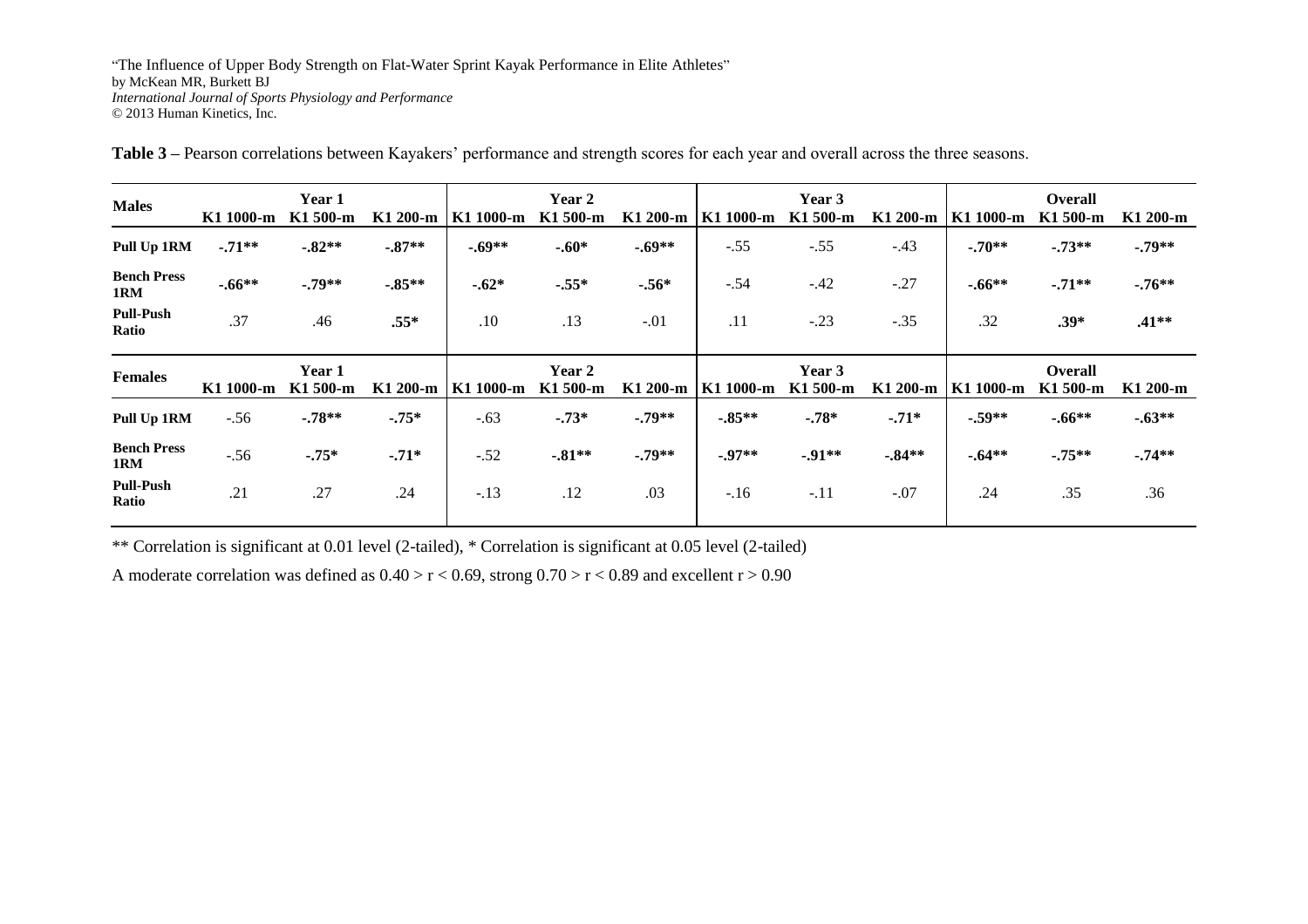Table 4 - Changes between each year, in terms of raw data and percent effect statistics, presented as mean (±95%CI), significance (P), and Cohen (d), for males.

|                    | <b>Baseline to Year 1</b> |                 | Year 1 to Year 2                          |                                           |                                           | Year 2 to Year 3                          | <b>Baseline to Year 3</b>              |                                         |  |
|--------------------|---------------------------|-----------------|-------------------------------------------|-------------------------------------------|-------------------------------------------|-------------------------------------------|----------------------------------------|-----------------------------------------|--|
| <b>Males</b>       | <b>Effect change in</b>   | Effect % change | <b>Effect change in</b>                   | Effect % change                           | Effect change in                          | Effect % change                           | Effect change in                       | Effect % change                         |  |
|                    | <b>Raw Data</b>           | in Raw Data     | <b>Raw Data</b>                           | in Raw Data                               | <b>Raw Data</b>                           | in Raw Data                               | <b>Raw Data</b>                        | in Raw Data                             |  |
| Height (cm)        | 2.0(1.4)                  | 1.1(0.8)        | 1.8(1.3)                                  | 1.0(0.7)                                  | 0.7(0.9)                                  | 0.4(0.5)                                  | 4.8(4.6)                               | 2.7(2.60)                               |  |
|                    | $P = 0.007$               | $P = 0.007$     | P < 001                                   | $P = 010$                                 | $P = 0.086$                               | $P = 0.088$                               | $P = 0.043$                            | $P = 0.043$                             |  |
|                    | $d = 21$                  | $d = 22$        | $d = 19$                                  | $d = 19$                                  | $d = 0.08$                                | $d = 0.08$                                | $d = 51$                               | $d = 51$                                |  |
| Weight (kg)        | 2.7(2.7)                  | 3.6(3.5)        | 2.3(2.7)                                  | 3.3(3.5)                                  | 2.0(3.9)                                  | 2.7(5.1)                                  | 6.8(8.2)                               | 9.6(11.39)                              |  |
|                    | $P = 0.051$               | $P = 0.045$     | $P = 0.090$                               | $P = 0.058$                               | $P = 281$                                 | $P = 0.261$                               | $P = 0.093$                            | $P = 0.084$                             |  |
|                    | $d = 0.24$                | $d = .24$       | $d = 0.20$                                | $d = 22$                                  | $d = 17$                                  | $d = 18$                                  | $d = .60$                              | $d = .61$                               |  |
| $1RM PU$ (kg)      | 9.7(3.6)                  | 9.8(3.5)        | 10.7(6.3)                                 | 11.1(7.1)                                 | 6.7(4.7)                                  | 5.4(3.7)                                  | 28.4(11.6)                             | 29.9(14.0)                              |  |
|                    | P < 001                   | P < 001         | $P = 0.003$                               | $P = 0.005$                               | $P = 011$                                 | $P = 010$                                 | P < 001                                | $P = 0.002$                             |  |
|                    | $d = .40$                 | $d = 0.38$      | $d = .44$                                 | $d = 343$                                 | $d = 28$                                  | $d = 22$                                  | $d=1.18$                               | $d=1.07$                                |  |
| $1RM$ BP $(kg)$    | 9.6(4.1)                  | 14.6(5.6)       | 11.3(5.6)                                 | 16.5(9.2)                                 | 4.0(4.1)                                  | 4.8(5.0)                                  | 24.4 (12.0)                            | 38.1 (13.0)                             |  |
|                    | P < 001                   | P < 001         | P < 001                                   | $P = 0.002$                               | $P = 0.056$                               | $P = 0.058$                               | $P = 0.002$                            | $P = 0.006$                             |  |
|                    | $d = 38$                  | $d = .37$       | $d = 0.45$                                | $d = 0.41$                                | $d = 16$                                  | $d = 13$                                  | $d = .97$                              | $d = 87$                                |  |
| <b>PU:BP Ratio</b> | $-0.07(0.08)$             | $-4.2(5.5)$     | $-0.07(0.07)$                             | $-4.6(5.3)$                               | 0.01(0.06)                                | 0.6(4.9)                                  | $-0.09(0.16)$                          | $-6.0(11.5)$                            |  |
|                    | $P = 0.068$               | $P = 106$       | $P = 0.067$                               | $P = 0.069$                               | $P = 837$                                 | $P = 775$                                 | $P = 0.202$                            | $P = .231$                              |  |
|                    | $d = -0.28$               | $d = -0.24$     | $d = -0.27$                               | $d = -0.26$                               | $d = -0.02$                               | $d = -0.03$                               | $d = -0.37$                            | $d = -0.34$                             |  |
| $K1$ 1000-m (sec)  |                           |                 | $-4.6(8.3)$<br>$P = 0.340$<br>$d = -0.23$ | $-4.8(3.3)$<br>$P = 0.375$<br>$d = -22$   | $-3.6(2.6)$<br>$P = 0.032$<br>$d = -0.39$ | $-1.5(1.1)$<br>$P = 0.032$<br>$d = -0.40$ | $-7.6(8.1)$<br>$P = 121$<br>$d = -.18$ | $-3.1(3.5)$<br>$P = 130$<br>$d = -0.20$ |  |
| $K1$ 500-m (sec)   |                           |                 | $-4.5(4.3)$<br>$P = 0.089$<br>$d = -0.44$ | $-3.6(3.7)$<br>$P = 0.096$<br>$d = -0.43$ | 2.2(1.7)<br>$P = 0.039$<br>$d = -30$      | 2.0(1.6)<br>$P = 0.041$<br>$d = -0.29$    | $-3.0(5.0)$<br>$P = 0.294$<br>$d = 22$ | $-2.5(4.6)$<br>$P = 328$<br>$d = 23$    |  |
| $K1 200-m$ (sec)   |                           |                 | $-2.0(1.2)$<br>$P = 0.015$<br>$d = -0.53$ | $-4.3(2.7)$<br>$P = 0.012$<br>$d = -0.53$ | 0.4(0.8)<br>$P = 0.406$<br>$d = -0.37$    | 0.9(1.9)<br>$P = 0.403$<br>$d = -0.37$    | $-1.4(1.5)$<br>$P = 134$<br>$d = 10$   | $-3.1(3.7)$<br>$P = 144$<br>$d = 11$    |  |

Cohen's d effect sizes were defined as: 0.21>d<0.5 small, 0.51>d<0.8 medium and d>0.8 large